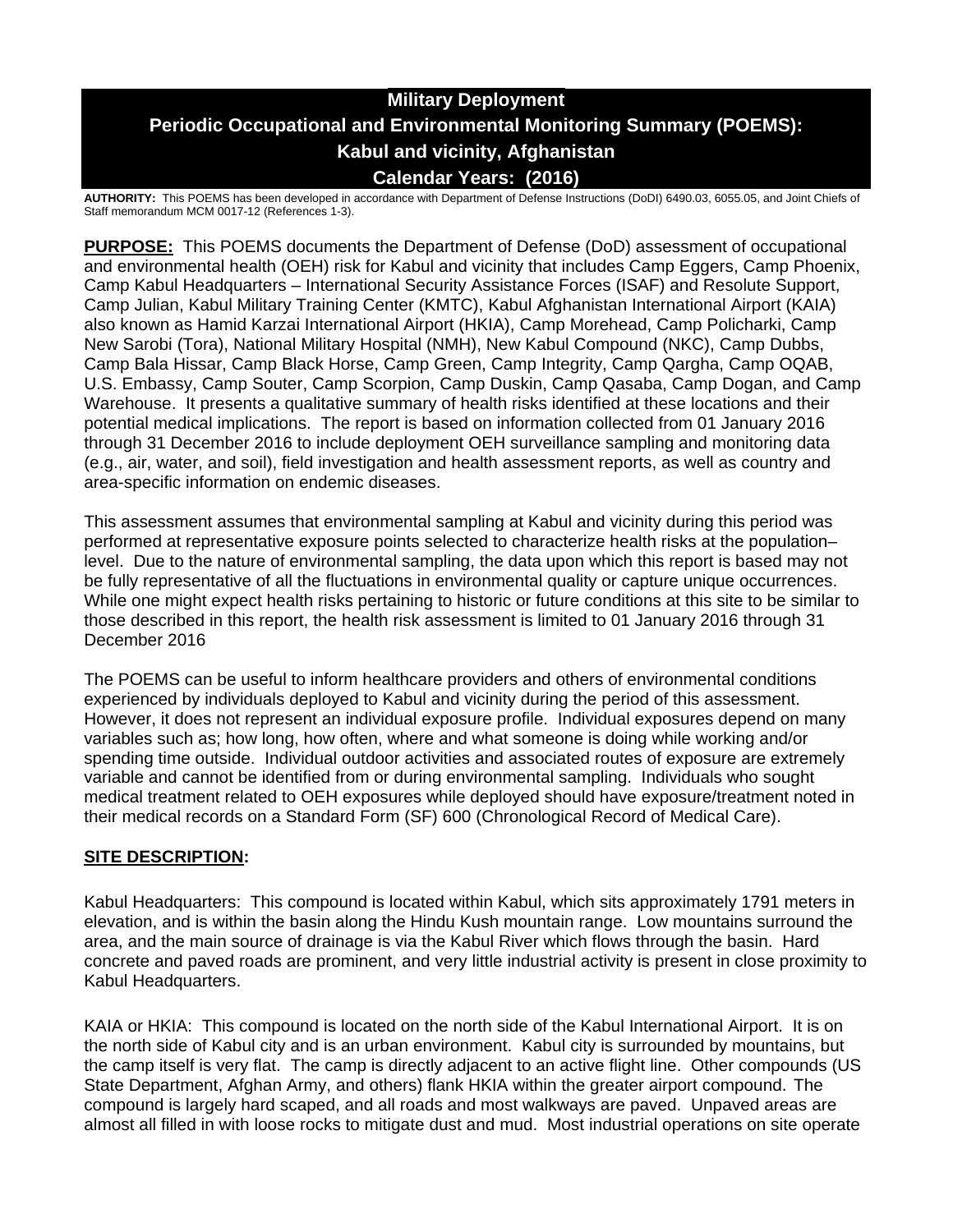away from living facilities and restaurants or are of a reasonable distance. Living areas and offices are hard structured and provide better protection from noise/inhalation. Smog is very thick especially in the earlier parts of the day.

NKC: This compound is located in an urban area settled within Kabul City. NKC is located near Kabul's large industries and one of the city's busiest traffic circles. The site is mostly all flat, hardscape, and hard-structured. The area around the camp is mostly all Afghan government facilities and local businesses, with some residential housing. The Asamayi and Sher Darwaza mountain ranges are to the South of NKC.

Other locations: Data was not available for the other locations listed above.

**SUMMARY:** Conditions that may pose a Moderate or greater health risk are summarized in Table 1. Table 2 provides population based risk estimates for identified OEH conditions at Kabul and vicinity. As indicated in the detailed sections that follow Table 2, controls established to reduce health risk were factored into this assessment. In some cases, e.g., ambient air, specific controls are noted, but not routinely available/feasible.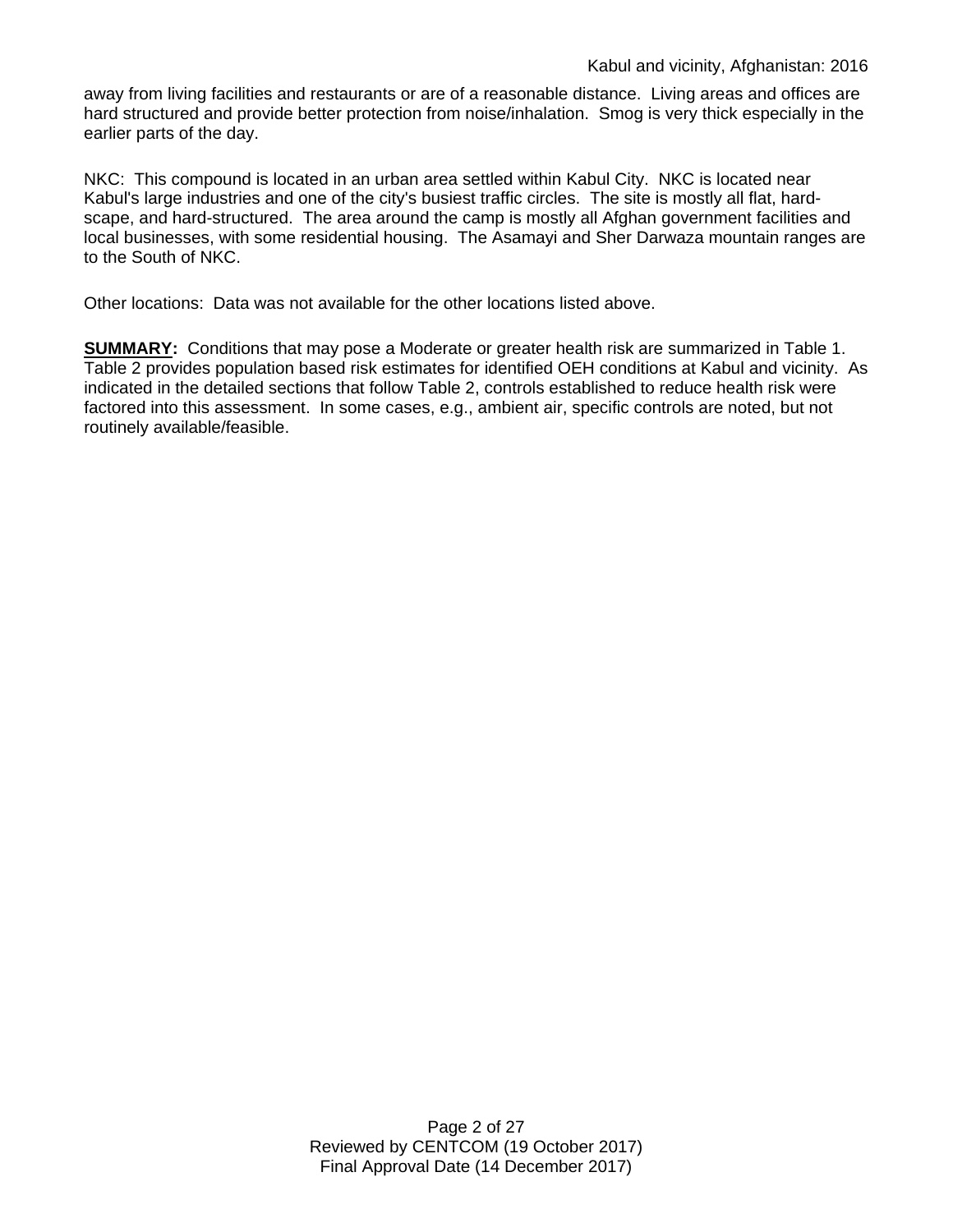# **Table 1: Summary of Occupational and Environmental Conditions with MODERATE or Greater Health Risk**

### **Short-term health risks & medical implications:**

The following hazards may be associated with potential acute health effects in some personnel during deployment at Kabul and vicinity:

Food/waterborne diseases (e.g., bacterial diarrhea, hepatitis A, typhoid/paratyphoid fever, diarrhea-cholera, diarrheaprotozoal, brucellosis, hepatitis E); other endemic diseases (malaria, cutaneous leishmaniasis (acute), Crimean-Congo hemorrhagic fever, sandfly fever, scrub typhus (mite-borne), leptospirosis, Tuberculosis (TB), rabies, Q fever, soil transmitted helminthes (hookworm, strongyloidiasis, cutaneous larva migrans)); and heat stress. For food/waterborne diseases (e.g., bacterial diarrhea, hepatitis A, typhoid/paratyphoid fever, diarrhea-cholera, diarrhea-protozoal, brucellosis, hepatitis E), if ingesting local food and water, the health effects can temporarily incapacitate personnel (diarrhea) or result in prolonged illness (hepatitis A, typhoid/paratyphoid fever, brucellosis, hepatitis E). Risks from food/waterborne diseases may have been reduced with preventive medicine controls and mitigation, which includes hepatitis A and typhoid fever vaccinations and only drinking from approved water sources in accordance with standing CENTCOM policy. For other vector-borne endemic diseases (malaria, cutaneous leishmaniasis (acute), Crimean-Congo hemorrhagic fever, sandfly fever, scrub typhus (mite-borne)), these diseases may constitute a significant risk due to exposure to biting vectors; risk reduced to 'Low' by proper wear of the treated uniform, application of repellent to exposed skin, bed net use, and appropriate chemoprophylaxis, as well as minimizing areas of standing water and other vector-breeding areas. For water contact diseases (leptospirosis) activities involving extensive contact with surface water increase risk. For respiratory diseases (TB), personnel in close-quarter conditions could have been at risk for person-to-person spread. Animal contact diseases (rabies, Q fever), pose year-round risk. For soil transmitted helminthes (hookworm, strongyloidiasis, cutaneous larva migrans), risk may have been reduced by limiting exposure to soil contaminated with human or animal feces (including not sleeping on bare ground, and not walking barefoot). For heat stress, risk can be greater during months of June through September, and greater for susceptible persons including those older than 45, of low fitness level, unacclimatized, or with underlying medical conditions, and those under operational constraints (equipment, PPE, vehicles). Risks from heat stress may have been reduced with preventive medicine controls, work-rest cycles, proper hydration and nutrition, and mitigation.

Air quality: For inhalable coarse particulate matter less than 10 micrometers in diameter (PM<sub>10</sub>) from environmental dust, the PM10 overall short-term health risk was not evaluated since inhalable fine particulate matter less than 2.5 micrometers in diameter (PM<sub>2.5</sub>) is the best biological indicator of health. For PM<sub>2.5</sub> from environmental dust, the PM<sub>2.5</sub> overall short-term health risk was 'Low. However, the Kabul and vicinity area is a dust-prone desert environment, with a semi-arid climate, also subject to vehicle traffic. Consequently, exposures to  $PM_{10}$  and  $PM_{2.5}$  may vary, as conditions may vary, and may result in mild to more serious short-term health effects (e.g., eye, nose or throat and lung irritation) in some personnel while at this site, particularly exposures to high levels of dust such as during high winds or dust storms. For PM<sub>10</sub> and PM<sub>2.5</sub>, certain subgroups of the deployed forces (e.g., those with pre-existing asthma/cardio-pulmonary conditions) are at greatest risk of developing notable health effects. There were no operating burn pits at Kabul and vicinity during 2016. However, other burn pits might have existed elsewhere (e.g., burn pits used by the local population). The PM<sub>10</sub> and the PM<sub>2.5</sub> overall short-term health risks specifically for any burn pits which might have existed (e.g., burn pits used by local population) were not evaluated due to no environmental samples collected near burn pits provided for analysis– see Section 10.7. Where burn pits exist, exposures may vary, and exposures to high levels of PM<sub>10</sub> and PM<sub>2.5</sub> from smoke may result in mild to more serious short-term health effects (e.g., eye, nose or throat and lung irritation) in some personnel and certain subgroups. Although most short-term health effects from exposure to particulate matter and burn pit smoke should have resolved postdeployment, providers should be prepared to consider the relationship between deployment exposures and current complaints. Some individuals may have sought treatment for acute respiratory irritation while at Kabul and vicinity. Personnel who reported with symptoms or required treatment while at site(s) with burn pit activity should have exposure and treatment noted in medical record (e.g., electronic medical record and/or on a Standard Form (SF) 600 (*Chronological Record of Medical Care*).

### **Long-term health risks & medical implications:**

The following hazards may be associated with potential chronic health effects in some personnel during deployment at Kabul and vicinity:

Air quality: For PM<sub>2.5</sub> from environmental dust, the overall long-term health risk was 'Moderate.' PM<sub>10</sub> from environmental dust was not evaluated for long-term health risk since no available health guidelines exist, and PM2.5 is the best biological indicator of health. However, the Kabul and vicinity area is a dust-prone desert environment, with a semi-arid climate, also subject to vehicle traffic, and conditions may have varied. There were no operating burn pits at Kabul and vicinity during 2016. However, other burn pits might have existed elsewhere (e.g., burn pits used by the local population). However, the  $PM_{10}$  and the PM<sub>2.5</sub> overall long-term health risks specifically for burn pits which might have existed (e.g., burn pits used by local population) were not evaluated due to no environmental samples collected near burn pits provided for analysis– see Section 10.7. However, burn pit exposures may vary, as conditions may have varied. For inhalational exposure to high levels of dust containing  $PM_{10}$  and  $PM_{2.5}$ , such as during high winds or dust storms, and for exposures to burn pit smoke, it is considered possible that some otherwise healthy personnel, who were exposed for a long-term period to dust and particulate matter, could develop certain health conditions (e.g., reduced lung function, cardiopulmonary disease).

Page 3 of 27 Reviewed by CENTCOM (19 October 2017) Final Approval Date (14 December 2017)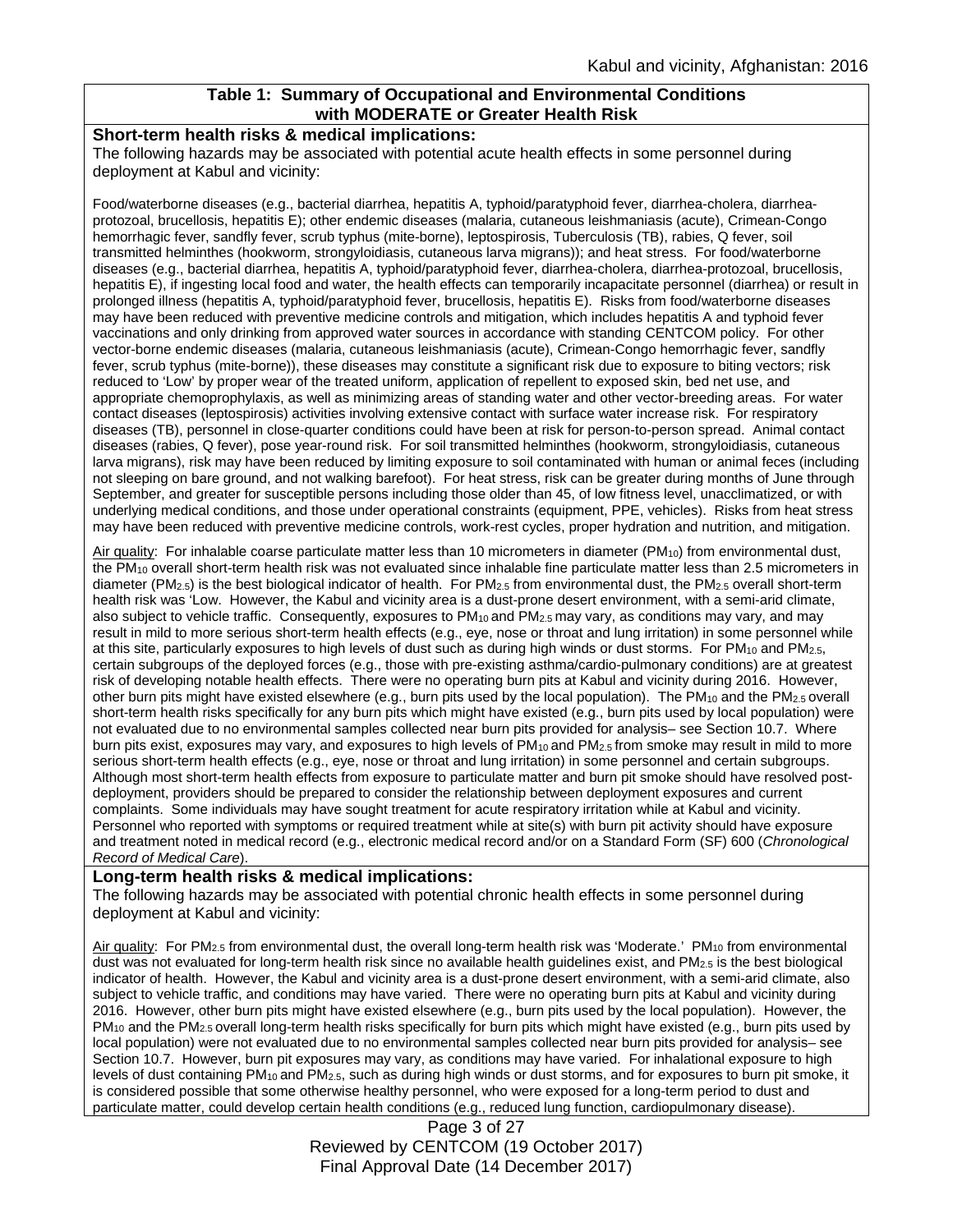Personnel with a history of asthma or cardiopulmonary disease could potentially be more likely to develop such chronic health conditions. While the dust and particulate matter exposures and exposures to burn pits are acknowledged, at this time there were no specific recommended, post-deployment medical surveillance evaluations or treatments. Providers should still consider overall individual health status (e.g., any underlying conditions/susceptibilities) and any potential unique individual exposures (such as burn pits/barrels, incinerators, occupational or specific personal dosimeter data) when assessing individual concerns. Certain individuals may need to be followed/evaluated for specific occupational exposures/injuries (e.g., annual audiograms as part of the medical surveillance for those enrolled in the Hearing Conservation Program; and personnel covered by Respiratory Protection Program and/or Hazardous Waste/Emergency Responders Medical Surveillance).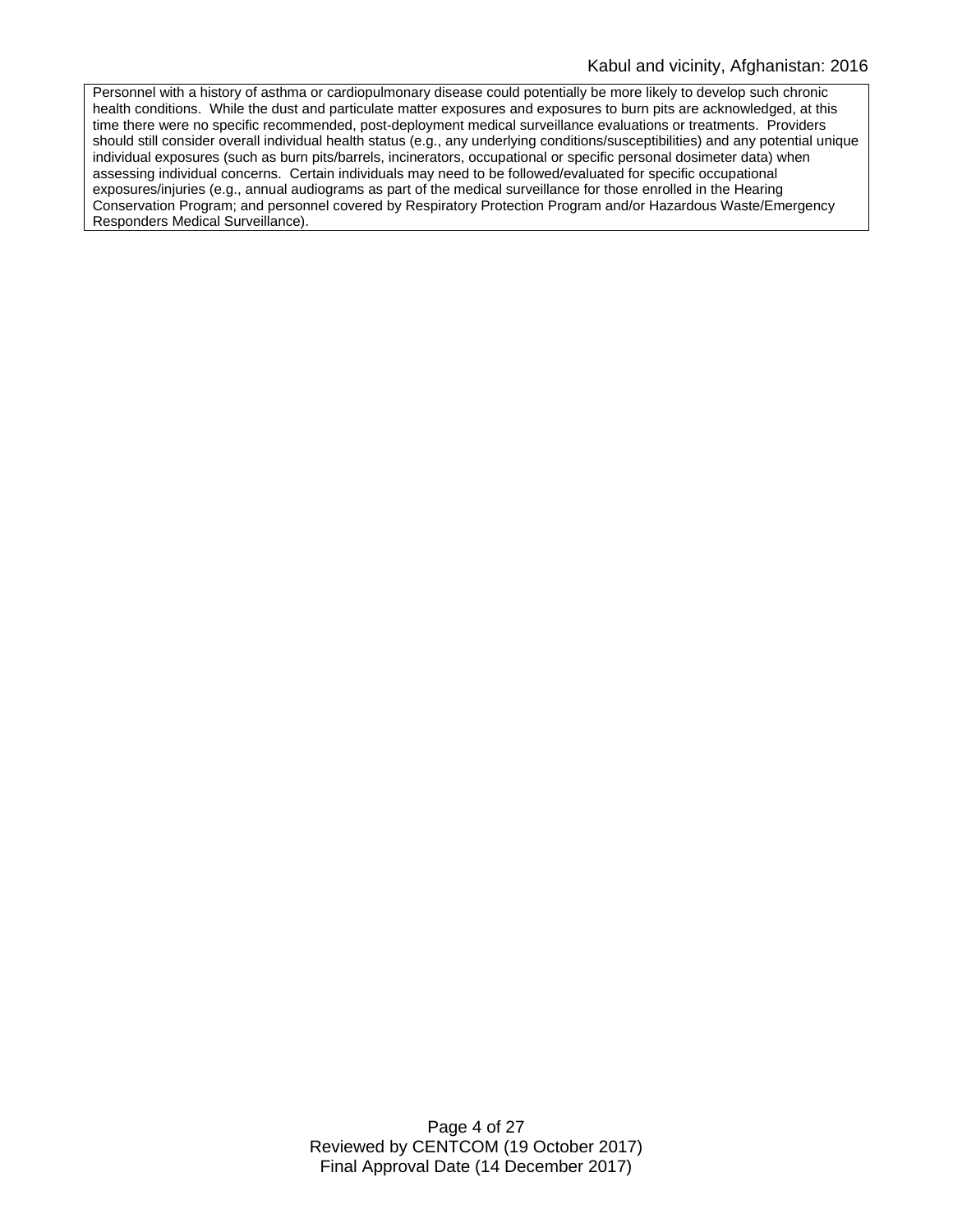| Source of<br><b>Identified Health</b><br>Risk <sup>3</sup>                        | Unmitigated Health Risk Estimate <sup>4</sup>                                                                                                                                                                                                                                                                                                                                                                                                                                                                                                               | <b>Control Measures</b><br>Implemented                                                                                                                                                                                                   | Residual Health Risk Estimate <sup>4</sup>                                                                                                                                                                                                                                                                                                                                                                                                                                                                                                                  |
|-----------------------------------------------------------------------------------|-------------------------------------------------------------------------------------------------------------------------------------------------------------------------------------------------------------------------------------------------------------------------------------------------------------------------------------------------------------------------------------------------------------------------------------------------------------------------------------------------------------------------------------------------------------|------------------------------------------------------------------------------------------------------------------------------------------------------------------------------------------------------------------------------------------|-------------------------------------------------------------------------------------------------------------------------------------------------------------------------------------------------------------------------------------------------------------------------------------------------------------------------------------------------------------------------------------------------------------------------------------------------------------------------------------------------------------------------------------------------------------|
| <b>AIR</b>                                                                        |                                                                                                                                                                                                                                                                                                                                                                                                                                                                                                                                                             |                                                                                                                                                                                                                                          |                                                                                                                                                                                                                                                                                                                                                                                                                                                                                                                                                             |
| Particulate<br>matter less than<br>10 micrometers<br>in diameter<br>$(PM_{10})$   | Short-term: No data were collected for<br>analysis to characterize health risk<br>since $PM2.5$ is the best biological<br>indicator of health. Daily levels vary;<br>acute health effects (e.g., upper<br>respiratory tract irritation) more<br>pronounced during peak days. More<br>serious effects are possible in<br>susceptible persons (e.g., those with<br>asthma/pre-existing respiratory<br>diseases).<br>Long-term: No health guidelines                                                                                                           | Limiting strenuous<br>physical activities when air<br>quality is especially poor;<br>and actions such as<br>closing tent flaps,<br>windows, and doors.                                                                                   | Short-term: No data were collected for<br>analysis to characterize health risk<br>since PM <sub>2.5</sub> is the best biological<br>indicator of health. Daily levels vary;<br>acute health effects (e.g., upper<br>respiratory tract irritation) more<br>pronounced during peak days. More<br>serious effects are possible in<br>susceptible persons (e.g., those with<br>asthma/pre-existing respiratory<br>diseases).<br>Long-term: No health guidelines                                                                                                 |
| Particulate<br>matter less than<br>2.5 micrometers<br>in diameter<br>$(PM_{2.5})$ | Short-term: Low. A majority of the<br>time mild acute (short term) health<br>effects are anticipated; certain peak<br>levels may produce mild eye, nose, or<br>throat irritation in some personnel and<br>pre-existing health conditions (e.g.,<br>asthma or cardiopulmonary diseases)<br>may be exacerbated.<br>Long-term: A small percentage of<br>personnel may be at increased risk for<br>developing chronic conditions,<br>particularly those more susceptible to<br>acute effects (e.g., those with<br>asthma/pre-existing respiratory<br>diseases). | Limiting strenuous<br>physical activities when air<br>quality is especially poor;<br>and taking actions such as<br>closing tent flaps,<br>windows, and doors.                                                                            | Short-term: Low A majority of the time<br>mild acute (short term) health effects<br>are anticipated; certain peak levels<br>may produce mild eye, nose, or throat<br>irritation in some personnel and pre-<br>existing health conditions (e.g., asthma<br>or cardiopulmonary diseases) may be<br>exacerbated.<br>Long-term: A small percentage of<br>personnel may be at increased risk for<br>developing chronic conditions,<br>particularly those more susceptible to<br>acute effects (e.g., those with<br>asthma/pre-existing respiratory<br>diseases). |
| PM <sub>2.5</sub><br><b>Metals</b>                                                | Short-term: None identified based on<br>available sampling data.<br>Long-term: Error! Reference source<br>not found.                                                                                                                                                                                                                                                                                                                                                                                                                                        |                                                                                                                                                                                                                                          | Short-term: None identified based on<br>available sampling data.<br>Long-term: Error! Reference source<br>not found.                                                                                                                                                                                                                                                                                                                                                                                                                                        |
| Volatile Organic<br>Compounds<br>(VOC)                                            | Short-term: None identified based on<br>available sampling data.<br>Long-term: Insufficient data available<br>to assess health risk.                                                                                                                                                                                                                                                                                                                                                                                                                        |                                                                                                                                                                                                                                          | Short-term: None identified based on<br>available sampling data.<br>Long-term: Insufficient data available<br>to assess health risk.                                                                                                                                                                                                                                                                                                                                                                                                                        |
| <b>WATER</b>                                                                      |                                                                                                                                                                                                                                                                                                                                                                                                                                                                                                                                                             |                                                                                                                                                                                                                                          |                                                                                                                                                                                                                                                                                                                                                                                                                                                                                                                                                             |
| <b>Drinking Water</b>                                                             | Short-term: No data were available for<br>analysis to characterize health risk.<br>Long-term: No data were available for<br>analysis to characterize health risk.                                                                                                                                                                                                                                                                                                                                                                                           | Use of U.S. Army Public<br>Health Center (APHC)<br>[former Army Institute of<br>Public Health (AIPH) and<br>U.S. Army Veterinary<br>Command] approved<br>bottled water and treated<br>water only from approved<br>potable water sources. | Short-term: No data were available for<br>analysis to characterize health risk.<br>Long-term: No data were available for<br>analysis to characterize health risk.                                                                                                                                                                                                                                                                                                                                                                                           |
| Non-Drinking<br>Water                                                             | Short-term: Insufficient data available<br>to assess health risk.<br>Long-term: Insufficient data available<br>to assess health risk.                                                                                                                                                                                                                                                                                                                                                                                                                       | Water treated in<br>accordance with<br>standards applicable to its<br>intended use.                                                                                                                                                      | Short-term: Insufficient data available<br>to assess health risk.<br>Long-term: Insufficient data available<br>to assess health risk.                                                                                                                                                                                                                                                                                                                                                                                                                       |
|                                                                                   | Long-term: No data available                                                                                                                                                                                                                                                                                                                                                                                                                                                                                                                                |                                                                                                                                                                                                                                          | Long-term: No data available                                                                                                                                                                                                                                                                                                                                                                                                                                                                                                                                |

# **Table 2. Population-Based Health Risk Estimates - Kabul and vicinity that includes Kabul Headquarters, KAIA, and NKC 1, 2**

Page 5 of 27 Reviewed by CENTCOM (19 October 2017) Final Approval Date (14 December 2017)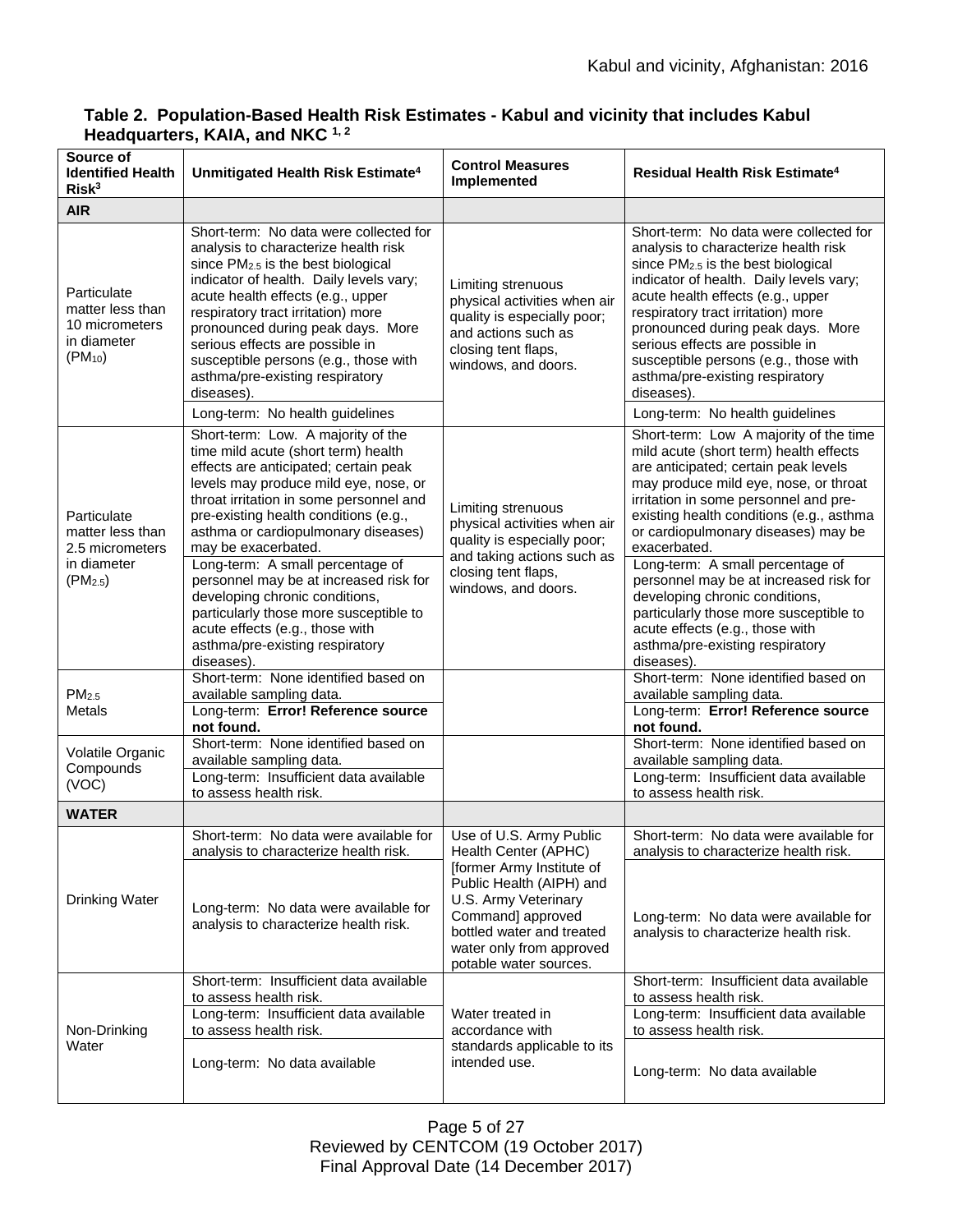| Source of<br><b>Identified Health</b><br>Risk <sup>3</sup>       | Unmitigated Health Risk Estimate <sup>4</sup>                                                                                                                                                                                                                                                                                                                                                 | <b>Control Measures</b><br>Implemented                                                                                                                                                                                                                                                                                                                                                                                         | Residual Health Risk Estimate <sup>4</sup>                             |
|------------------------------------------------------------------|-----------------------------------------------------------------------------------------------------------------------------------------------------------------------------------------------------------------------------------------------------------------------------------------------------------------------------------------------------------------------------------------------|--------------------------------------------------------------------------------------------------------------------------------------------------------------------------------------------------------------------------------------------------------------------------------------------------------------------------------------------------------------------------------------------------------------------------------|------------------------------------------------------------------------|
| <b>ENDEMIC</b><br><b>DISEASE</b>                                 |                                                                                                                                                                                                                                                                                                                                                                                               |                                                                                                                                                                                                                                                                                                                                                                                                                                |                                                                        |
| Food<br>borne/Waterborne<br>(e.g., diarrhea-<br>bacteriological) | Short-term: Variable; High (bacterial<br>diarrhea, hepatitis A, typhoid fever,<br>diarrhea-protozoal) to Moderate<br>(diarrhea-cholera, brucellosis, hepatitis<br>E) to Low (polio) if ingesting local<br>food/water, the health effects can<br>temporarily incapacitate personnel<br>(diarrhea) or result in prolonged illness<br>(hepatitis A, Typhoid fever, hepatitis E,<br>brucellosis). | Preventive measures<br>include Hepatitis A and<br>Typhoid fever vaccination<br>and consumption of food<br>and water only from<br>approved sources.                                                                                                                                                                                                                                                                             | Short-term: Low to none                                                |
|                                                                  | Long-term: none identified                                                                                                                                                                                                                                                                                                                                                                    |                                                                                                                                                                                                                                                                                                                                                                                                                                | Long-term: No data available                                           |
| Arthropod Vector<br>Borne                                        | Short-term: Variable; High for malaria<br>and Crimean-Congo hemorrhagic<br>fever, Moderate for leishmaniasis -<br>cutaneous (acute), sandfly fever,<br>typhus-miteborne; and Low for, the<br>plague and West Nile fever.                                                                                                                                                                      | Preventive measures<br>include proper wear of<br>treated uniform,<br>application of repellent to<br>exposed skin, bed net<br>use, minimizing areas of<br>standing water.                                                                                                                                                                                                                                                       | Short-term: Low                                                        |
|                                                                  | Long-term: Low for Leishmaniasis-<br>visceral infection.                                                                                                                                                                                                                                                                                                                                      |                                                                                                                                                                                                                                                                                                                                                                                                                                | Long-term: No data available                                           |
| Water-Contact                                                    | Short-term: Moderate for leptospirosis                                                                                                                                                                                                                                                                                                                                                        | Recreational swimming in<br>surface waters not likely in                                                                                                                                                                                                                                                                                                                                                                       | Short-term: Low for leptospirosis.                                     |
| (e.g., wading,<br>swimming)                                      | Long-term: No data available                                                                                                                                                                                                                                                                                                                                                                  | this area of Afghanistan<br>during this time period.                                                                                                                                                                                                                                                                                                                                                                           | Long-term: No data available                                           |
| Respiratory                                                      | Short-term: Variable; Moderate for<br>tuberculosis (TB) to Low for<br>meningococcal meningitis, and Middle<br>East respiratory syndrome coronavirus                                                                                                                                                                                                                                           | Providing adequate living<br>and work space; medical<br>screening; vaccination.                                                                                                                                                                                                                                                                                                                                                | Short-term: Low                                                        |
|                                                                  | Long-term: No data available                                                                                                                                                                                                                                                                                                                                                                  |                                                                                                                                                                                                                                                                                                                                                                                                                                | Long-term: No data available                                           |
| <b>Animal Contact</b>                                            | Short-term: Variable; Moderate for<br>rabies and Q-fever to Low for anthrax<br>and avian influenza.                                                                                                                                                                                                                                                                                           | Prohibiting contact with,<br>adoption, or feeding of<br>feral animals in<br>accordance with U.S.<br><b>Central Command</b><br>(CENTCOM) General<br>Order (GO) 1C. Risks are<br>further reduced in the<br>event of assessed contact<br>by prompt post-exposure<br>rabies prophylaxis in<br>accordance with The<br><b>Center for Disease</b><br>Control's Advisory<br>Committee on<br><b>Immunization Practices</b><br>guidance. | Short-term: No data available                                          |
|                                                                  | Long-term: Low (Rabies)                                                                                                                                                                                                                                                                                                                                                                       |                                                                                                                                                                                                                                                                                                                                                                                                                                | Long-term: No data available                                           |
| <b>Aerosolized Dust</b><br>or Soil-contact                       | Short-term: Moderate for soil<br>transmitted helminthes (hookworm,<br>strongyloidiasis, cutaneous larva<br>migrans).                                                                                                                                                                                                                                                                          | Risk was reduced to Low<br>by limiting exposure to soil<br>contaminated with human<br>or animal feces (including                                                                                                                                                                                                                                                                                                               | Short-term: Low                                                        |
|                                                                  | Long-term: No data available                                                                                                                                                                                                                                                                                                                                                                  | sleeping on bare ground,<br>and walking barefoot).                                                                                                                                                                                                                                                                                                                                                                             | Long-term: No data available                                           |
| <b>VENOMOUS</b><br><b>ANIMALS</b>                                |                                                                                                                                                                                                                                                                                                                                                                                               |                                                                                                                                                                                                                                                                                                                                                                                                                                |                                                                        |
| Snakes,<br>scorpions, and                                        | Short-term: Low; If encountered,<br>effects of venom vary with species                                                                                                                                                                                                                                                                                                                        | Risk reduced by avoiding<br>contact, proper wear of                                                                                                                                                                                                                                                                                                                                                                            | Short-term: Low; If encountered,<br>effects of venom vary with species |
| spiders                                                          | from mild localized swelling (e.g.,                                                                                                                                                                                                                                                                                                                                                           | uniform (especially                                                                                                                                                                                                                                                                                                                                                                                                            | from mild localized swelling (e.g.,                                    |

Page 6 of 27 Reviewed by CENTCOM (19 October 2017) Final Approval Date (14 December 2017)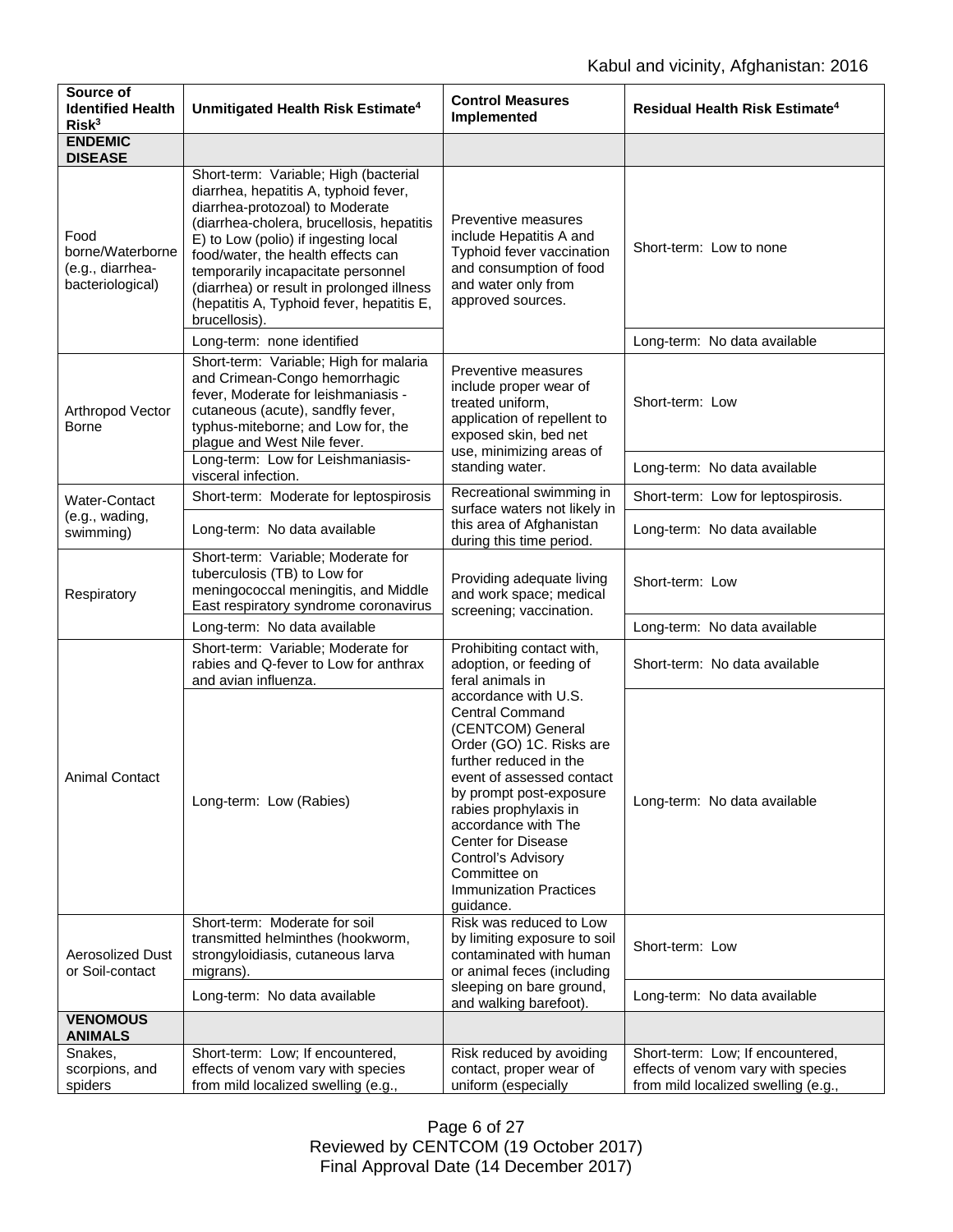| Source of<br><b>Identified Health</b><br>Risk <sup>3</sup> | Unmitigated Health Risk Estimate <sup>4</sup>                                                                                                                                                                                                                                                                                                                                                                                                                                                                                                                                                                                                                                                                                                                                                                    | <b>Control Measures</b><br>Implemented                                                                                                                                                                                                 | Residual Health Risk Estimate <sup>4</sup>                                                                                                                                                                    |
|------------------------------------------------------------|------------------------------------------------------------------------------------------------------------------------------------------------------------------------------------------------------------------------------------------------------------------------------------------------------------------------------------------------------------------------------------------------------------------------------------------------------------------------------------------------------------------------------------------------------------------------------------------------------------------------------------------------------------------------------------------------------------------------------------------------------------------------------------------------------------------|----------------------------------------------------------------------------------------------------------------------------------------------------------------------------------------------------------------------------------------|---------------------------------------------------------------------------------------------------------------------------------------------------------------------------------------------------------------|
|                                                            | widow spider) to potentially lethal<br>effects (e.g., Androctonus baluchicus).                                                                                                                                                                                                                                                                                                                                                                                                                                                                                                                                                                                                                                                                                                                                   | footwear), and proper and<br>timely treatment.                                                                                                                                                                                         | widow spider) to potentially lethal<br>effects (e.g., Androctonus baluchicus).                                                                                                                                |
|                                                            | Long-term: No data available                                                                                                                                                                                                                                                                                                                                                                                                                                                                                                                                                                                                                                                                                                                                                                                     |                                                                                                                                                                                                                                        | Long-term: No data available                                                                                                                                                                                  |
| <b>HEAT/COLD</b><br><b>STRESS</b>                          |                                                                                                                                                                                                                                                                                                                                                                                                                                                                                                                                                                                                                                                                                                                                                                                                                  |                                                                                                                                                                                                                                        |                                                                                                                                                                                                               |
| Heat                                                       | Short-term: Variable; Risk of heat<br>injury is High for June-September, and<br>Low to Moderate for all other months.<br>Long-term: Low, The long-term risk                                                                                                                                                                                                                                                                                                                                                                                                                                                                                                                                                                                                                                                      | Work-rest cycles, proper<br>hydration and nutrition,<br>and Wet Bulb Globe<br>Temperature (WBGT)<br>monitoring.                                                                                                                        | Short-term: Variable; Risk of heat<br>injury in unacclimatized or susceptible<br>personnel is Moderate for June-<br>September and Low to Moderate for all<br>others.<br>Long-term: Low, The long-term risk is |
|                                                            | was Low. However, the risk may be<br>greater to certain susceptible persons-<br>those older (i.e., greater than 45<br>years), in lesser physical shape, or<br>with underlying medical/health<br>conditions.                                                                                                                                                                                                                                                                                                                                                                                                                                                                                                                                                                                                      |                                                                                                                                                                                                                                        | Low. However, the risk may be<br>greater to certain susceptible persons-<br>those older (i.e., greater than 45<br>years), in lesser physical shape, or<br>with underlying medical/health<br>conditions.       |
| Cold                                                       | Short-term: Low risk of cold<br>stress/injury.                                                                                                                                                                                                                                                                                                                                                                                                                                                                                                                                                                                                                                                                                                                                                                   | Risks from cold stress<br>reduced with protective<br>measures such as use of<br>the buddy system, limiting<br>exposure during cold<br>weather, proper hydration<br>and nutrition, and proper<br>wear of issued protective<br>clothing. | Short-term: Low risk of cold<br>stress/injury.                                                                                                                                                                |
|                                                            | Long-term: Low; Long-term health<br>implications from cold injuries are rare<br>but can occur, especially from more<br>serious injuries such as frost bite.                                                                                                                                                                                                                                                                                                                                                                                                                                                                                                                                                                                                                                                      |                                                                                                                                                                                                                                        | Long-term: Low; Long-term health<br>implications from cold injuries are rare<br>but can occur, especially from more<br>serious injuries such as frost bite.                                                   |
| <b>Unique</b><br>Incidents/<br><b>Concerns</b>             |                                                                                                                                                                                                                                                                                                                                                                                                                                                                                                                                                                                                                                                                                                                                                                                                                  |                                                                                                                                                                                                                                        |                                                                                                                                                                                                               |
| <b>Burn Pits</b>                                           | Short-term: No data available. Burn<br>pits were not located at Kabul and<br>vicinity during the January 2016 to<br>December 2016 timeframe; however,<br>where they did exist in the vicinity (for<br>example, burn pits used by the local<br>population), the PM <sub>10</sub> and the PM <sub>2.5</sub><br>overall short-term risks specifically for<br>burn pits were not evaluated because<br>no environmental samples were<br>collected near burn pits and provided<br>for risk analysis. See Section 10.7.<br>Exposure to burn pit smoke is variable.<br>Exposure to high levels of PM <sub>10</sub> and<br>PM <sub>2.5</sub> from smoke may result in mild to<br>more serious short-term health effects<br>(e.g., eye, nose or throat and lung<br>irritation) in some personnel and<br>certain subgroups. |                                                                                                                                                                                                                                        | Short-term: No data available                                                                                                                                                                                 |
|                                                            | Long-term: No data available. Burn<br>pits were not located at Kabul and<br>vicinity during the January 2016 to<br>December 2016 timeframe; however,<br>where they did exist in the vicinity (for<br>example, burn pits used by the local<br>population), the PM <sub>10</sub> and the PM <sub>2.5</sub><br>overall long-term risks specifically for<br>burn pits were not evaluated because<br>no environmental samples were                                                                                                                                                                                                                                                                                                                                                                                    |                                                                                                                                                                                                                                        | Long-term: No data available                                                                                                                                                                                  |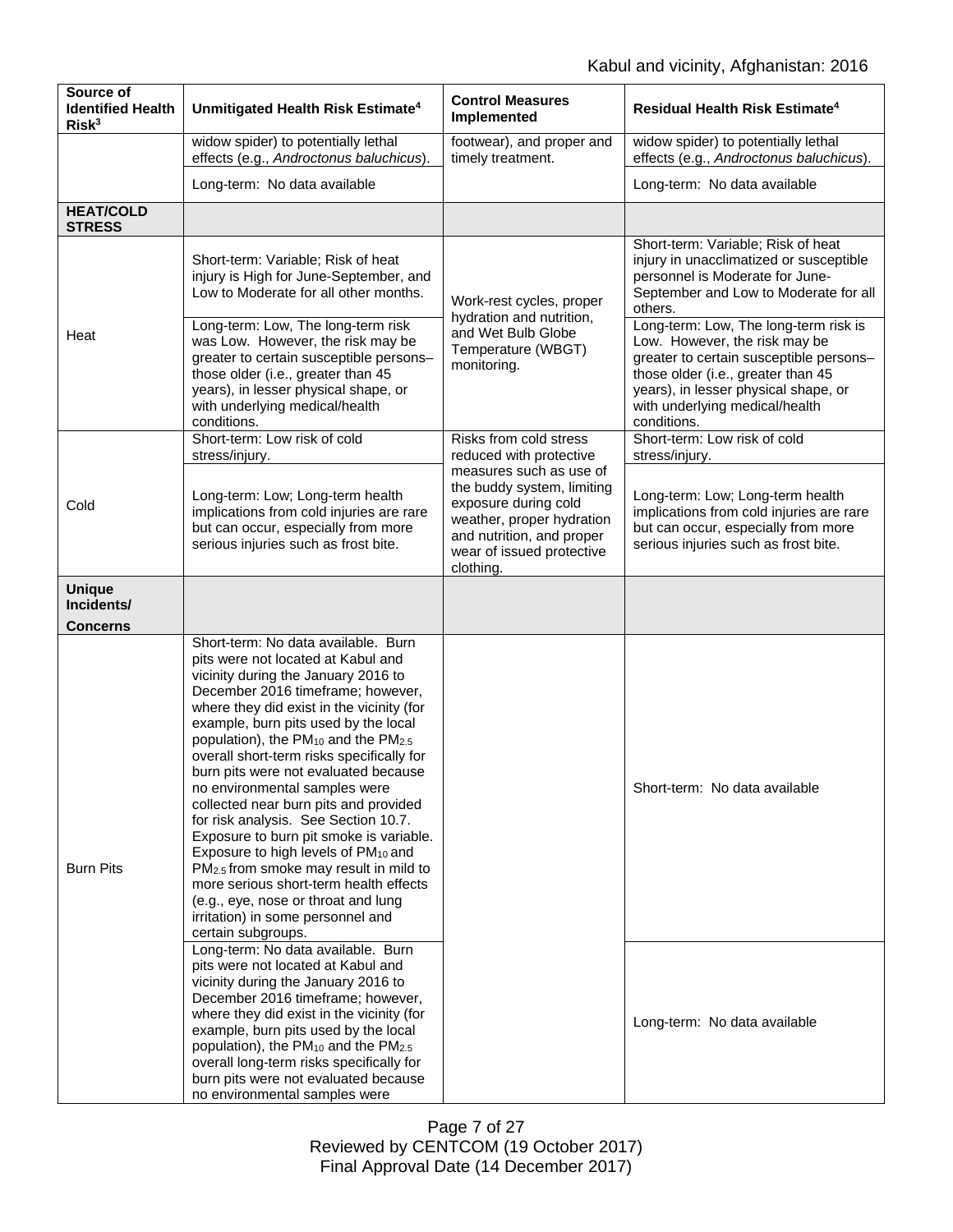| Source of<br><b>Identified Health</b><br>Risk <sup>3</sup> | Unmitigated Health Risk Estimate <sup>4</sup>                                                                                                                                                                                                                                                                                                                                                                                                                                                                                                                                       | <b>Control Measures</b><br>Implemented | <b>Residual Health Risk Estimate<sup>4</sup></b> |
|------------------------------------------------------------|-------------------------------------------------------------------------------------------------------------------------------------------------------------------------------------------------------------------------------------------------------------------------------------------------------------------------------------------------------------------------------------------------------------------------------------------------------------------------------------------------------------------------------------------------------------------------------------|----------------------------------------|--------------------------------------------------|
|                                                            | collected near burn pits and provided<br>for risk analysis. See Section 10.7.<br>Exposure to burn pit smoke is variable.<br>Exposure to high levels of PM <sub>10</sub> and<br>$PM2.5$ in the smoke may be associated<br>with some otherwise healthy<br>personnel, who were exposed for a<br>long-term period, possibly developing<br>certain health conditions (e.g., reduced<br>lung function, cardiopulmonary<br>disease). Personnel with a history of<br>asthma or cardiopulmonary disease<br>could potentially be more likely to<br>develop such chronic health<br>conditions. |                                        |                                                  |

<sup>1</sup>This Summary Table provides a qualitative estimate of population-based short- and long-term health risks associated with the occupational and environment health conditions at Kabul and vicinity. It does not represent an individual exposure profile. Actual individual exposures and health effects depend on many variables. For example, while a chemical may have been present in the environment, if a person did not inhale, ingest, or contact a specific dose of the chemical for adequate duration and frequency, then there may have been no health risk. Alternatively, a person at a specific location may have experienced a unique exposure which could result in a significant individual exposure. Any such person seeking medical care should have their specific exposure documented in an SF600.

<sup>2</sup> This assessment is based on specific environmental sampling data and reports obtained from 01 January 2016 through 31 December 2016. Sampling locations are assumed to be representative of exposure points for the camp population but may not reflect all the fluctuations in environmental quality or capture unique exposure incidents.

 $3$ This Summary Table is organized by major categories of identified sources of health risk. It only lists those sub-categories specifically identified and addressed at Kabul and vicinity. The health risks are presented as Low, Moderate, High or Extremely High for both acute and chronic health effects. The health risk level is based on an assessment of both the potential severity of the health effects that could be caused and probability of the exposure that would produce such health effects. Details can be obtained from the APHC. Where applicable, "None Identified" is used when though a potential exposure is identified, and no health risks of either a specific acute or chronic health effects are determined. More detailed descriptions of OEH exposures that are evaluated but determined to pose no health risk are discussed in the following sections of this report.

4Health risks in this Summary Table are based on quantitative surveillance thresholds (e.g., endemic disease rates; host/vector/pathogen surveillance) or screening levels, e.g., Military Exposure Guidelines (MEGs) for chemicals. Some previous assessment reports may provide slightly inconsistent health risk estimates because quantitative criteria such as MEGs may have changed since the samples were originally evaluated and/or because this assessment makes use of all historic site data while previous reports may have only been based on a select few samples.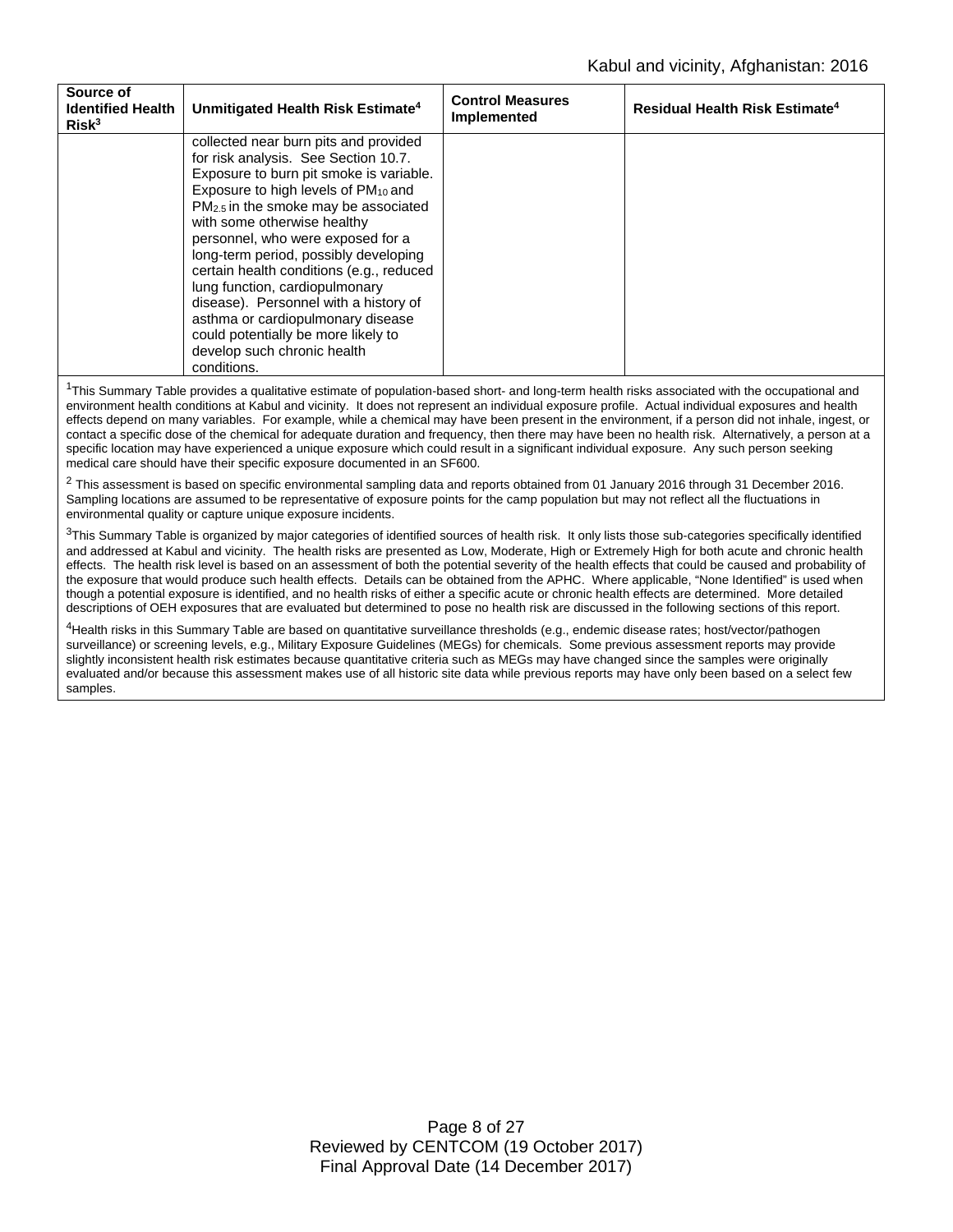# **1 Discussion of Health Risks at Kabul and vicinity, Afghanistan by Source**

The following sections provide additional information about the OEH conditions summarized above. All risk assessments were performed using the methodology described in the U.S. Army Public Health Command (USAPHC) Technical Guide 230, *Environmental Health Risk Assessment and Chemical Exposure Guidelines for Deployed Military Personnel (Reference 4). All OEH risk estimates represent* residual risk after accounting for preventive controls in place. Occupational exposures and exposures to endemic diseases are greatly reduced by preventive measures. For environmental exposures related to airborne dust, there are limited preventive measures available, and available measures have little efficacy in reducing exposure to ambient conditions.

The ProUCL version 5.0 software package was used for statistical analyses (Reference 5). Means are followed by standard deviation (SD). Risk characterization was based on the 95 percent upper confidence level of the arithmetic mean (95% UCL) or the arithmetic mean depending on the quality and quantity of the data being evaluated. The sample mean is an uncertain estimate of the true mean of the population exposure point concentration (PEPC). The 95% UCL reduces the uncertainty inherent in the sample mean and states with a higher level of confidence that the mean PEPC is no greater than the 95% UCL.

# **2 Air**

### 2.1 Site-Specific Sources Identified

Kabul and vicinity are situated in a dusty semi-arid desert environment. Inhalational exposure to high levels of dust and particulate matter, such as during high winds or dust storms may result in mild to more serious short-term health effects (e.g., eye, nose or throat and lung irritation) in some personnel. Additionally, certain subgroups of the deployed forces (e.g., those with pre-existing asthma/cardio pulmonary conditions) are at greatest risk of developing notable health effects.

# 2.2 Particulate matter

Particulate matter (PM) is a complex mixture of extremely small particles suspended in the air. The PM includes solid particles and liquid droplets emitted directly into the air by sources such as: power plants, motor vehicles, aircraft, generators, construction activities, fires, and natural windblown dust. The PM can include sand, soil, metals, VOC, allergens, and other compounds such as nitrates or sulfates that are formed by condensation or transformation of combustion exhaust. The PM composition and particle size vary considerably depending on the source. Generally, PM of health concern is divided into two fractions: PM<sub>10</sub>, which includes coarse particles with a diameter of 10 micrometers or less, and fine particles less than 2.5 micrometers ( $PM_{2.5}$ ), which can reach the deepest regions of the lungs when inhaled. Exposure to excessive PM is linked to a variety of potential health effects. Since  $PM_{2.5}$  is the best biological indicator of health,  $PM_{10}$  was not evaluated.

2.3 Particulate Matter, less than 2.5 micrometers ( $PM_{2.5}$ )

# 2.3.1 Exposure Guidelines:

- 
- Marginal MEG =  $250$  Marginal MEG =  $65$ .
- Critical MEG  $= 500$

Short Term (24-hour)  $PM_{2.5}$  (µg/m<sup>3</sup>): Long-term (1-year)  $PM_{2.5}$  MEGs (µg/m<sup>3</sup>):

- Negligible MEG = 65 Negligible MEG = 15
	-

Page 9 of 27 Reviewed by CENTCOM (19 October 2017) Final Approval Date (14 December 2017)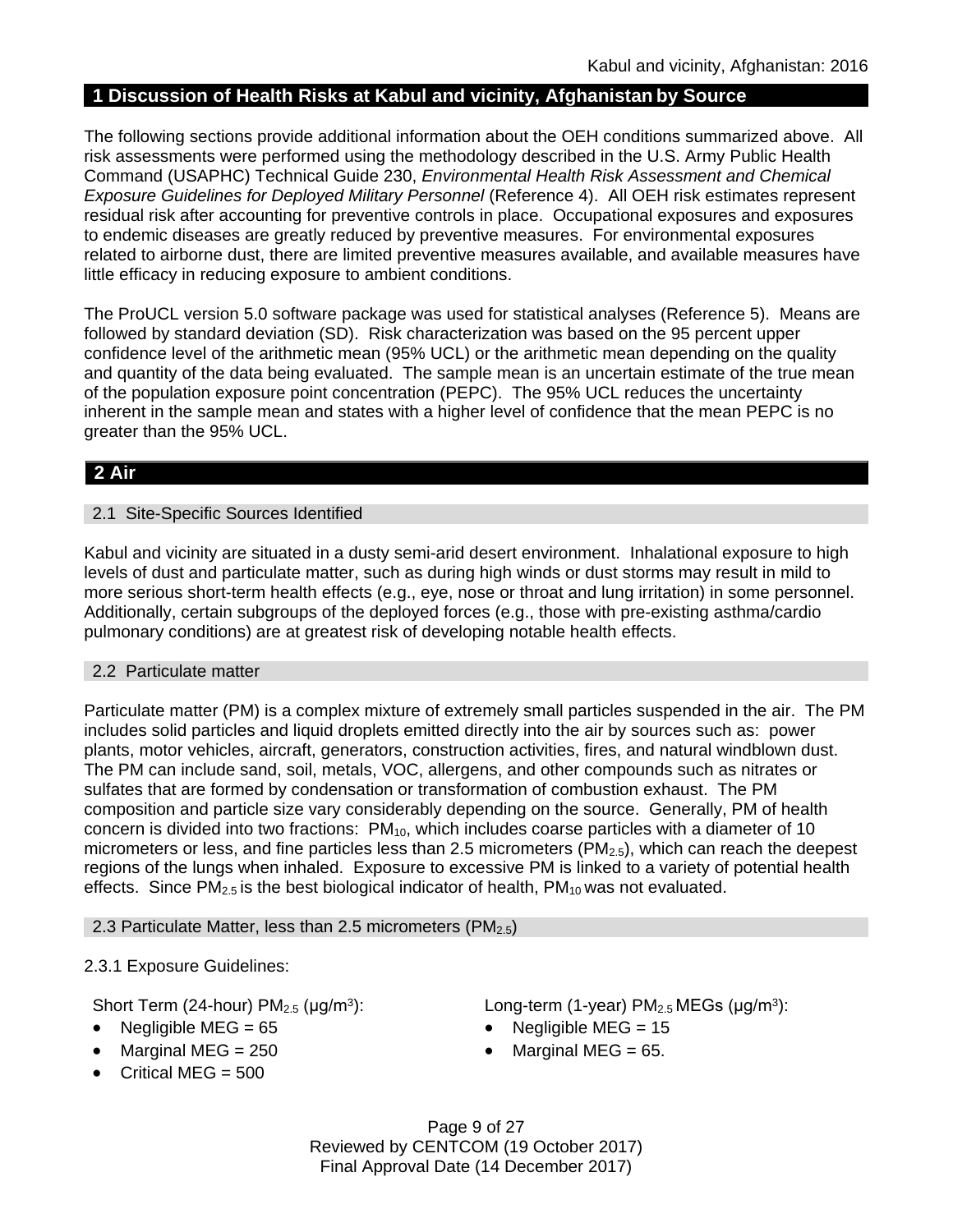2.3.2 Sample data/Notes:

Kabul Headquarters: A total of two PM<sub>2.5</sub> air samples were collected from this location on 18 August 2016.

KAIA: A total of 37 PM<sub>2.5</sub> air samples were collected from this location from 24 January to 12 October 2016. PM<sub>2.5</sub> air concentrations ranged from 25  $\mu$ g/m<sup>3</sup> – 170  $\mu$ g/m<sup>3</sup> with a 95% UCL of 67  $\mu$ g/m<sup>3</sup>, SD=34.

NKC: No PM<sub>2.5</sub> air samples were collected from this location in 2016.

2.3.3 Short-term health risks:

**Low.** The short-term health risk is based on a comparison of air concentrations to 24-hour MEGs. Confidence in the short-term  $PM_{2.5}$  health risk assessment was medium (Reference 4, Table 3-6).

KAIA: The short-term PM<sub>2.5</sub> health risk is Low based on a 95% UCL of 67  $\mu$ g/m<sup>3</sup> and the likelihood of exposure at these hazard severity levels. Daily risk levels for PM<sub>2.5</sub> show no hazard for 72%, low health risk for 28%, moderate health risk for 0%, and high health risk for 0% of the time. A low health risk suggests little or no impact on accomplishing the mission.

The hazard severity was negligible for average  $PM_{2.5}$  and the highest observed  $PM_{2.5}$  sample concentrations in 2016. The results indicate that for a negligible hazard severity a few personnel may experience notable mild eye, nose, or throat irritation; most personnel will experience only mild effects. Pre-existing health conditions (e.g., asthma or cardiopulmonary diseases) may be exacerbated (Reference 4, Table 3-11).

Kabul Headquarters: Although an insufficient number of air samples were available to assess risk at this location, it should be noted that the  $PM_{2.5}$  concentrations did not exceed the short-term 24-hour Negligible MEG.

NKC: No  $PM<sub>2.5</sub>$  air samples were collected; therefore, risk could not be assessed at this location.

2.3.4 Long-term health risks:

**Moderate.** The long-term health risk assessment is moderate for 2016 based on the 95% UCL PM<sub>2.5</sub> concentration, and the likelihood of exposure at this hazard severity level. A moderate health risk suggests degraded mission capabilities in terms of the required mission standard and in reduced mission capability if hazards occurred during the mission (Reference 4, Table 3-3). Confidence in the long-term PM2.5 health risk assessment is low (Reference 4, Table 3-6).

The hazard severity was marginal for average  $PM_{2.5}$  sample concentrations (67 µg/m<sup>3</sup>). The results predict that with repeated exposures above the marginal hazard severity threshold, it is plausible that development of chronic health conditions such as reduced lung function, exacerbated chronic bronchitis, chronic obstructive pulmonary disease (COPD), asthma, atherosclerosis, or other cardiopulmonary diseases could occur in generally healthy troops. Those with a history of asthma or cardiopulmonary disease are considered to be at particular risk (Reference 4, Table 3-12).

2.4 Airborne Metals

2.4.1 Airborne Metals from PM<sub>2.5</sub>

Page 10 of 27 Reviewed by CENTCOM (19 October 2017) Final Approval Date (14 December 2017)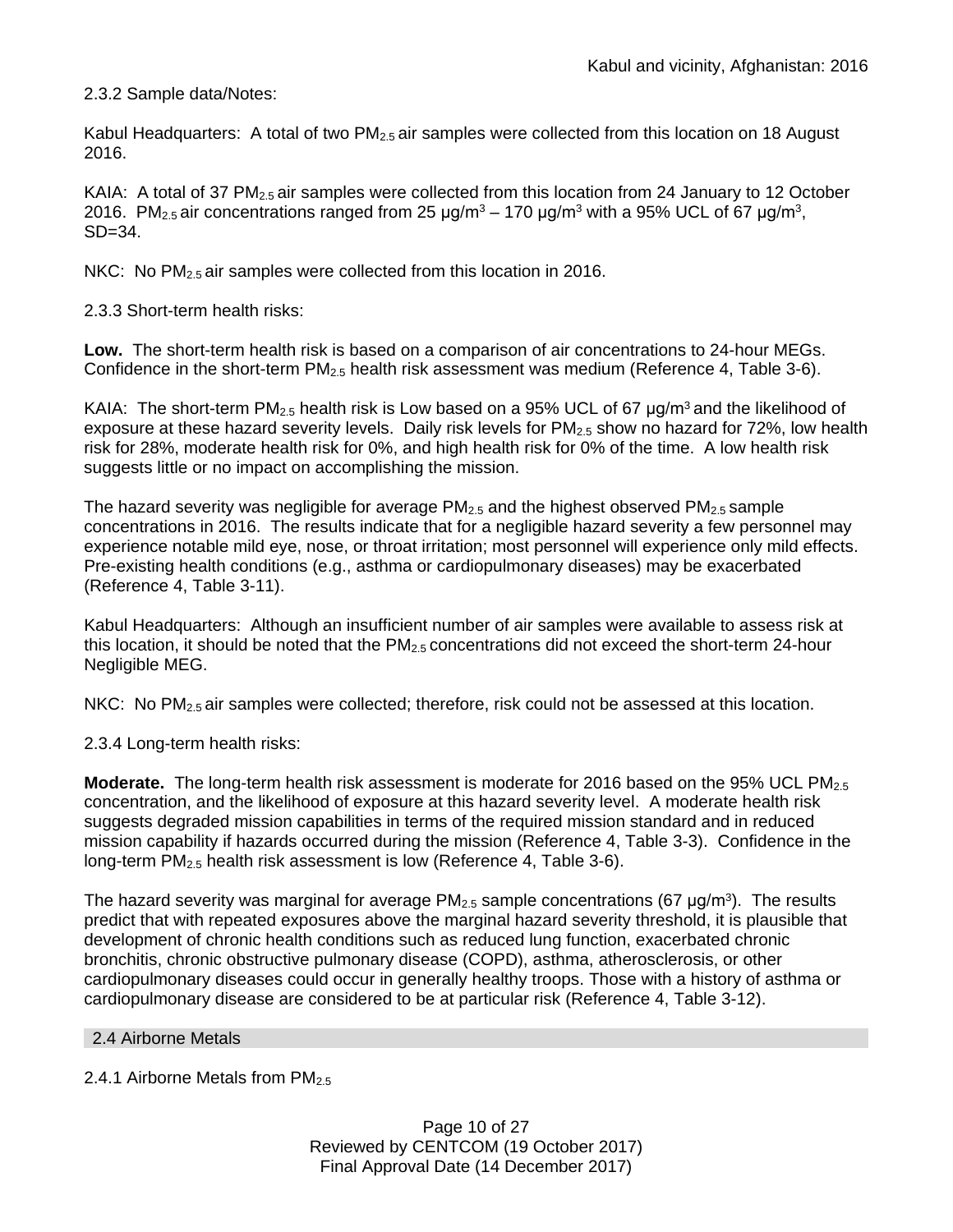2.4.1.1 Sample data/Notes:

Kabul Headquarters: A total of two  $PM_{2.5}$  airborne metals samples were collected in 2016. Although an insufficient number of air samples were available to assess risk at this location, it should be noted that the analyzed metals in the collected samples were not found at concentrations above the 1-year negligible MEGs.

KAIA: A total of 32 valid  $PM_{2.5}$  airborne metals samples were collected in 2016. None of the analyzed metals in the collected samples were found at concentrations above the 1-year negligible MEGs.

NKC: No  $PM_{2.5}$  airborne metals samples were collected; therefore, risk could not be assessed at this location.

2.4.1.2 Short-term and long-term health risks:

# **None identified based on available sampling data.**

2.5.1 Exposure Guidelines

Short Term Acrolein MEGs (μg/m<sup>3</sup>): Long Term Acrolein MEG (μg/m<sup>3</sup>):

- 8-hour Negligible MEG=70.0 1-year Negligible MEG=0.14
- 14-day Negligible MEG=46.0

Short Term Butadiene MEGs (μg/m<sup>3</sup>): Long Term Butadiene MEG (μg/m<sup>3</sup>):

- 8- hour Negligible MEG=148E+03 1-year Negligible MEG=1.37
- 14- day Negligible MEG=151

2.5.2 Sample data/Notes:

- 
- 

The health risk assessment is based on average and peak concentration of five VOC air samples collected at Kabul Headquarters from 16 February 2016 to 11 April 2016. Acrolein concentrations ranged from 0.55 μg/m<sup>3</sup> – 2 μg/m<sup>3</sup> with an average concentration of 0.84 μg/m<sup>3</sup>. Butadiene concentrations ranged from 0.55  $\mu$ g/m<sup>3</sup> – 8.4  $\mu$ g/m<sup>3</sup> with an average concentration of 2.33  $\mu$ g/m<sup>3</sup>. Acrolein and butadiene were not found at concentrations above their short term 14-day Negligible MEGs. Not enough samples were taken in order to assess a chronic risk. However, it should be noted that acrolein and butadiene were found at concentrations above their long term 1-year Negligible MEGs.

The average acrolein concentration (0.84  $\mu$ g/m<sup>3</sup>) exceeded the long-term 1-year Negligible MEG (0.14  $\mu$ g/m<sup>3</sup>). Health effects from long-term exposures to acrolein are currently not known (Reference 13).

The average butadiene concentration  $(2.33 \mu q/m^3)$  exceeded the long-term 1-year Negligible MEG (1.37 μg/m3). Possible risk for hematological disorders was reported in humans after chronic inhalation exposure to 1,3-butadiene in occupational settings, but exposure levels are lacking, and exposure to other chemicals occurs in these settings (Reference 14). Epidemiological studies in humans also indicate a possible increase in risk of leukemia from occupational exposure to 1,3-butadiene. The Department of Health and Human Services also identified 1,3-butadiene as a "known human carcinogen" (Reference 14).

> Page 11 of 27 Reviewed by CENTCOM (19 October 2017) Final Approval Date (14 December 2017)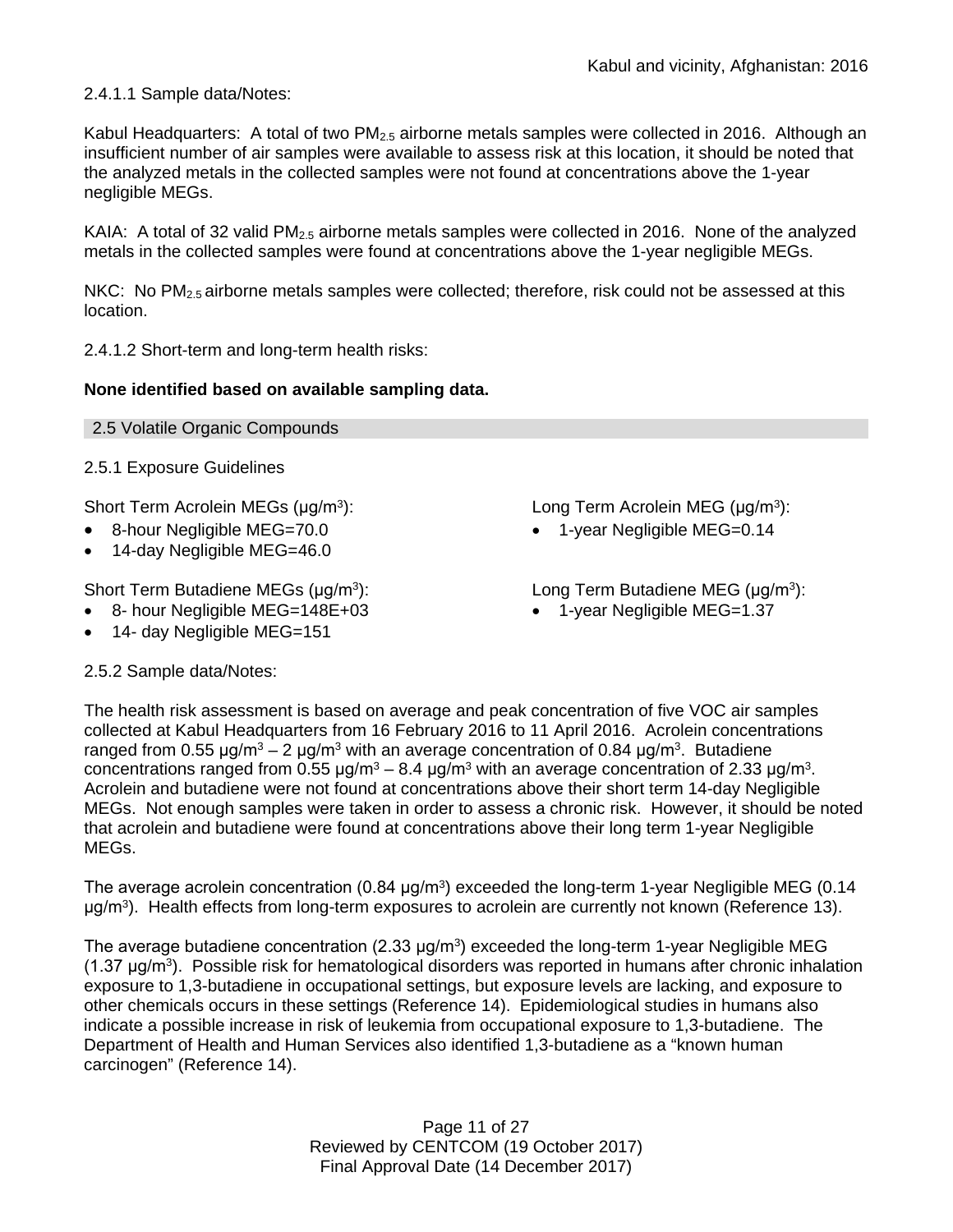KAIA: No  $PM<sub>2.5</sub>$  airborne VOC samples were collected; therefore, risk could not be assessed at this location.

NKC: No PM<sub>2.5</sub> airborne VOC samples were collected; therefore, risk could not be assessed at this location.

2.5.3 Short-term health risks:

### **None identified based on available sampling data.**

2.5.4 Long-term health risk

### **Insufficient data available to assess chronic risk.**

3.1 Site-Specific Sources Identified

3.2 Sample data/Notes:

No soil samples were collected at any of the locations in 2016.

3.3 Short-term health risk:

**Not an identified source of health risk**. Currently, sampling data for soil are not evaluated for short term (acute) health risks.

3.4 Long-term health risk:

**No data available to assess chronic risk.**

# **4 Water**

**3 Soil**

In order to assess the health risk to U.S. personnel from exposure to water in theater, the APHC identified the most probable exposure pathways. These are based on the administrative information provided on the field data sheets submitted with the samples taken over the time period being evaluated. It is assumed that 100% of all U.S. personnel at Kabul and vicinity were directly exposed to reverse osmosis water purification unit (ROWPU) treated, disinfected fresh bulk water, bottled water, and untreated well water since this classification of water is primarily used for personal hygiene, showering, cooking, and for use at vehicle wash racks. There is a possibility that personnel, particularly at small outlying camps, may use water that is not regularly disinfected for showering, personal hygiene, or cleaning.

4.1 Drinking Water: Bottled or Treated Water

4.1.1 Site-Specific Sources Identified

Drinking water is from the water bottling plant in Kabul City (US Army VETCOM approved source). Cristal® and Aquafina® are primary brand of bottled water on KAIA.

4.1.2 Sample data/Notes:

Page 12 of 27 Reviewed by CENTCOM (19 October 2017) Final Approval Date (14 December 2017)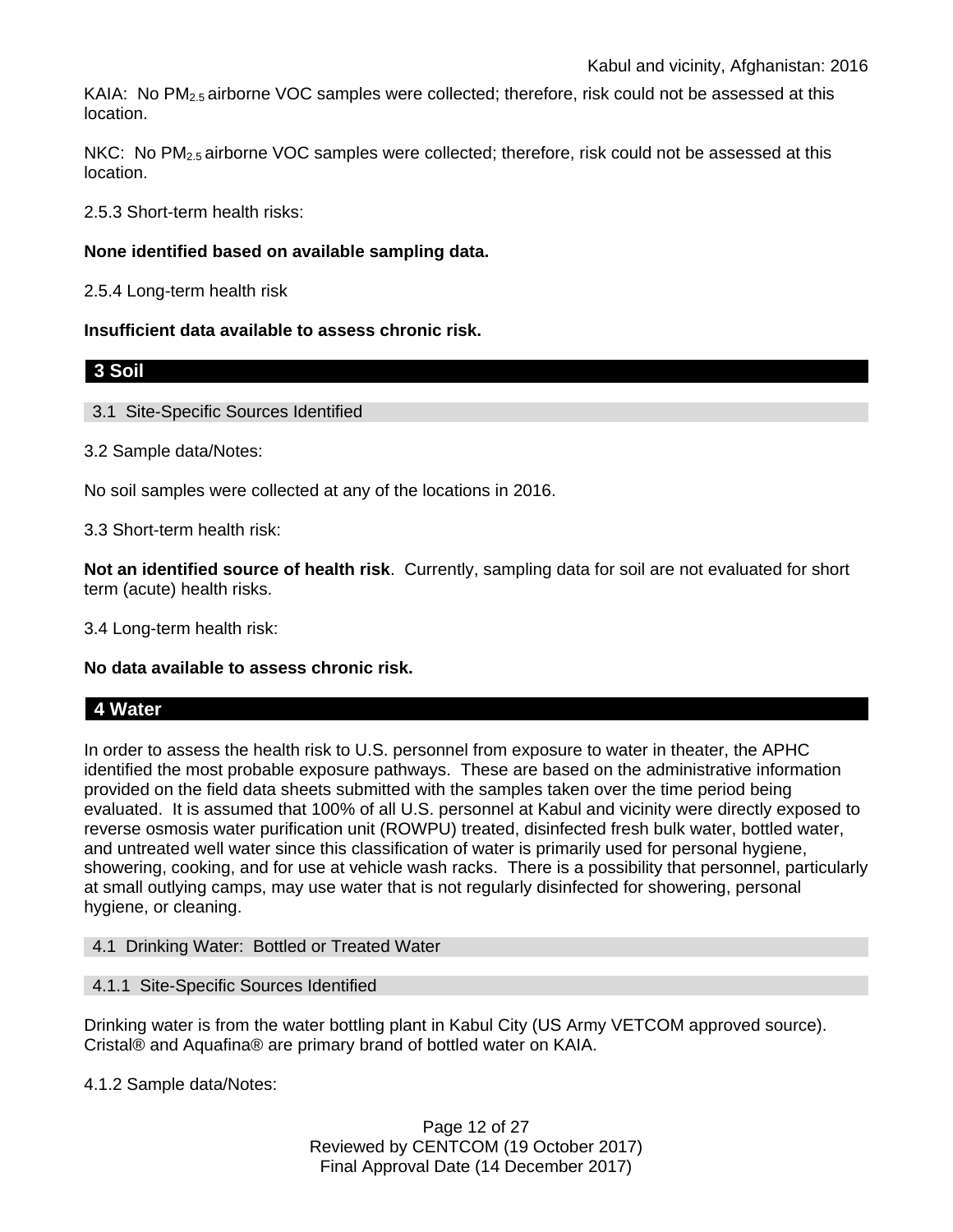To assess the potential for adverse health effects to troops, the following assumptions were made about dose and duration: A conservative (protective) assumption was that personnel routinely ingested 5 liters per day (L/day) of bottled water for up to 365 days (1-year). It was further assumed that control measures were not used. No valid drinking water samples were collected in 2016 from any of the locations.

4.1.3 Short-term and long-term health risk:

### **No data available to assess short and long-term health risk from drinking water.**

### 4.2 Non-Drinking Water: Disinfected

### 4.2.1 Site-Specific Sources Identified

Although the primary route of exposure for most microorganisms is ingestion of contaminated water, dermal exposure to some microorganisms, chemicals, and biologicals may also cause adverse health effects. Complete exposure pathways would include drinking, brushing teeth, personal hygiene, cooking, providing medical and dental care using a contaminated water supply or during dermal contact at vehicle or aircraft wash racks.

### 4.2.2 Sample data/Notes:

To assess the potential for adverse health effects to troops the following assumptions were made about dose and duration: All U.S. personnel at this location were expected to remain at this site for approximately 1 year. A conservative (protective) assumption is that personnel routinely consumed less than 5L/day of non-drinking water for up to 365 days (1-year). It is further assumed that control measures and/or personal protective equipment were not used.

Kabul Headquarters: A single non-drinking ROWPU sample was collected in August 2016. An insufficient number of non-drinking water samples were available to assess risk at this location. However, it should be noted that no chemical concentrations exceeded the short and long term MEGs.

KAIA: Two non-drinking water samples (one disinfected treated freshwater sample and one untreated raw well water sample) were collected in February 2016. An insufficient number of non-drinking water samples were available to assess risk at this location. However, it should be noted that boron and sulfate exceeded their respective short term MEG but did not exceed their long-term MEG.

NKC: Two non-drinking water samples were collected in October 2016 from ROWPU treated water and untreated raw well water sources. An insufficient number of non-drinking water samples were available to assess risk at this location. However, it should be noted that no chemical concentrations exceeded the short and long term MEGs.

4.2.3 Short-term and long-term health risks:

# **Insufficient data available to assess short and long-term health risk.**

# **5 Military Unique**

5.1 Chemical Biological, Radiological Nuclear Weapons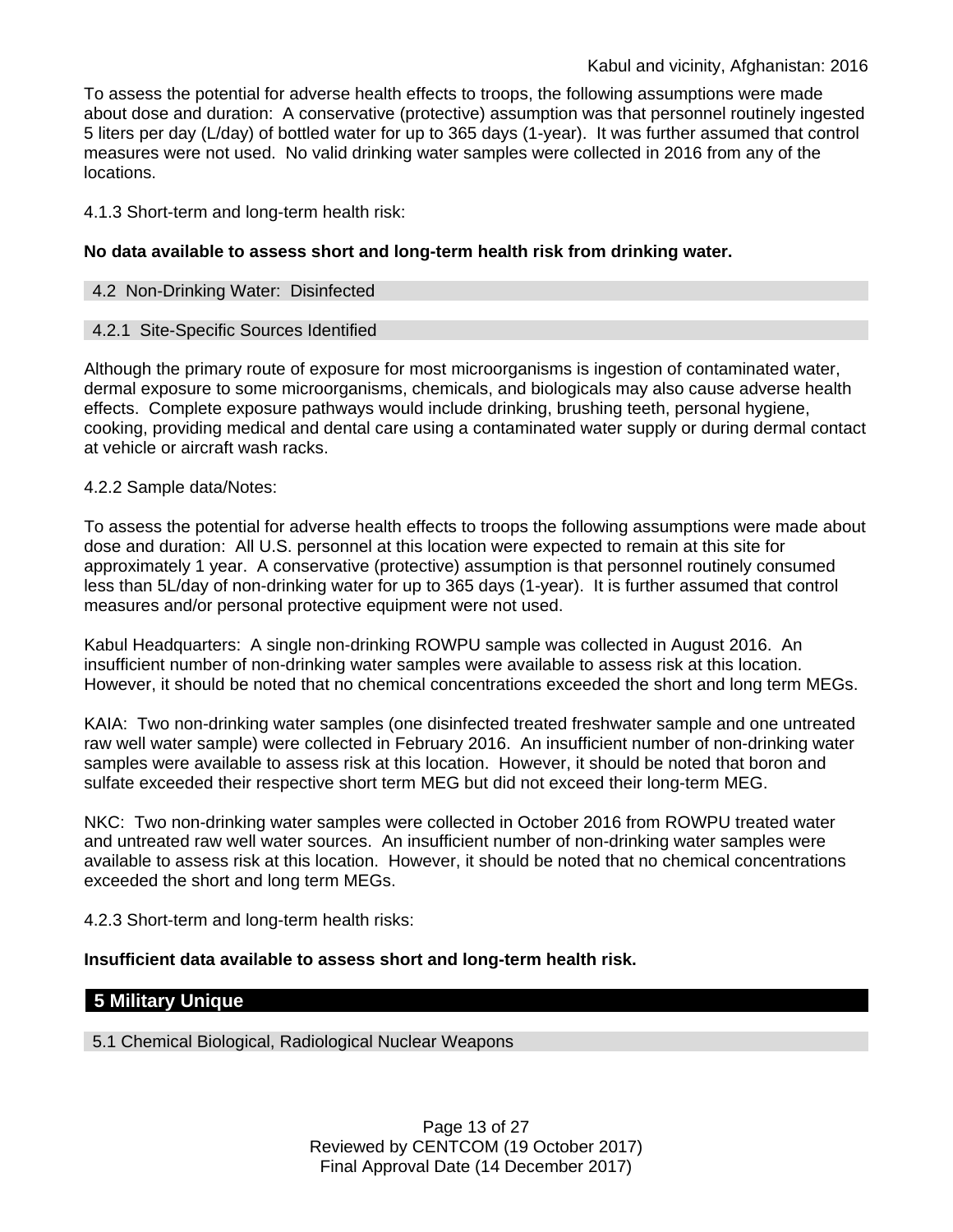No specific hazard sources were documented in the Defense Occupational and Environmental Health Readiness System (DOEHRS) or the Military Exposure Surveillance Library (MESL) from 01 January 2016 through 31 December 2016 timeframe (References 1 and 6).

#### 5.2 Depleted Uranium

No specific hazard sources were documented in the DOEHRS or MESL from 01 January 2016 through 31 December 2016 timeframe (References 1 and 6).

#### 5.3 Ionizing Radiation

No specific hazard sources were documented in the DOEHRS or MESL from 01 January 2016 through 31 December 2016 timeframe (References 1 and 6).

### 5.4 Non-Ionizing Radiation

No specific hazard sources were documented in the DOEHRS or MESL from 01 January 2016 through 31 December 2016 timeframe (References 1 and 6).

### **6 Endemic Diseases**

This document lists the endemic diseases reported in the region, its specific health risks and severity and general health information about the diseases. CENTCOM Modification (MOD) 12 (Reference 7) lists deployment requirements, to include immunizations and chemoprophylaxis, in effect during the timeframe of this POEMS.

#### 6.1 Foodborne and Waterborne Diseases

Foodborne and waterborne diseases in the area are transmitted through the consumption of local food and water. Local unapproved food and water sources (including ice) are heavily contaminated with pathogenic bacteria, parasites, and viruses to which most U.S. Service Members have little or no natural immunity. Effective host nation disease surveillance does not exist within the country. Only a small fraction of diseases are identified or reported in host nation personnel. Diarrheal diseases are expected to temporarily incapacitate a very high percentage of U.S. personnel within days if local food, water, or ice is consumed. Hepatitis A and typhoid fever infections typically cause prolonged illness in a smaller percentage of unvaccinated personnel. Vaccinations are required for DoD personnel and contractors. In addition, although not specifically assessed in this document, significant outbreaks of viral gastroenteritis (e.g., norovirus) and food poisoning (e.g., *Bacillus cereus*, *Clostridium perfringens*, *Staphylococcus* spp*.*) may occur. Key disease risks are summarized below:

Mitigation strategies were in place and included consuming food and water from approved sources, vaccinations (when available), frequent hand washing and general sanitation practices.

### 6.1.1 Diarrheal diseases (bacteriological)

**High, mitigated to Low**: Diarrheal diseases are expected to temporarily incapacitate a very high percentage of personnel (potentially over 50% per month) within days if local food, water, or ice is consumed. Mitigation strategies in place include consumption of approved food, water, and ice; hand washing; and applied food/water safety mechanisms. Field conditions (including lack of hand washing and primitive sanitation) may facilitate person-to-person spread and epidemics. Typically diarrheal diseases are a mild disease treated in an outpatient setting with recovery and return to duty in less than

> Page 14 of 27 Reviewed by CENTCOM (19 October 2017) Final Approval Date (14 December 2017)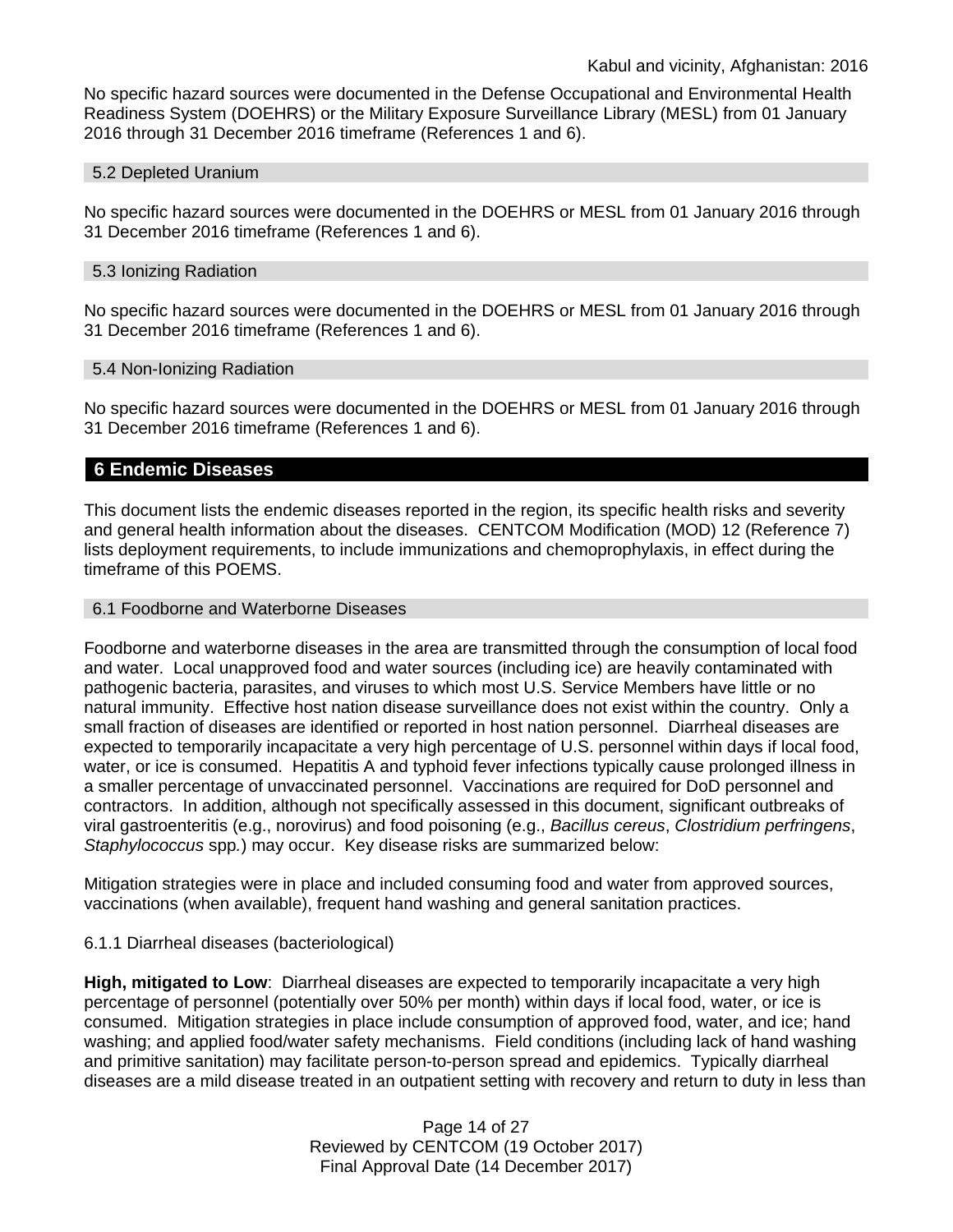72 hours with appropriate therapy. A small proportion of infections may require greater than 72 hours limited duty, or hospitalization.

### 6.1.2 Hepatitis A, typhoid/paratyphoid fever, and diarrhea-protozoal

**High, mitigated to Low**: Unmitigated health risk to U.S. personnel is high year round for hepatitis A and typhoid/paratyphoid fever, and diarrhea-protozoal. Mitigation strategies in place include immunization, consumption of approved food, water, and ice; hand washing; and applied food/water safety mechanisms. U.S. Personnel did not drink untreated water, and vaccination for Hepatitis A is required for deployment into the CENTCOM Area or Responsibility (AOR). Hepatitis A, typhoid/paratyphoid fever, and diarrhea-protozoal disease may cause prolonged illness in a small percentage of personnel (less than 1% per month). Although much rarer, other potential diseases in this area that are also considered a Moderate risk include: hepatitis E, diarrhea-cholera, and brucellosis.

### 6.1.3 Polio

**Low**: Potential health risk to U.S. personnel is Low. Despite a concerted global eradication campaign, poliovirus continues to affect children and adults in Afghanistan. Polio is a highly infectious disease that invades the nervous system. The virus is transmitted by person-to-person, typically by hands, food or water contaminated with fecal matter or through direct contact with the infected person's saliva. An infected person may spread the virus to others immediately before and about 1 to 2 weeks after symptoms appear. The virus can live in an infected person's feces for many weeks. About 90% of people infected have no symptoms and about 1% develops a very severe illness leading to muscle weakness, difficulty breathing, paralysis, and sometimes death. People who do not have symptoms can still pass the virus to others and make them sick.

6.1.4 Short-term Health Risks:

**Variable, unmitigated; Low, mitigated**: The overall unmitigated short-term risk associated with foodborne and waterborne diseases are considered High (bacterial diarrhea, hepatitis A, typhoid/paratyphoid fever, diarrhea-protozoal) to Moderate (diarrhea-cholera, brucellosis, and hepatitis E) to Low (polio) if local food or water is consumed. Preventive Medicine measures reduced the risk to Low. Confidence in the health risk estimate is high.

6.1.5 Long-term Health Risks:

# **None identified based on available data.**

### 6.2 Arthropod Vector-Borne Diseases

During the warmer months, the climate and ecological habitat support populations of arthropod vectors, including mosquitoes, ticks, mites, and sandflies. Significant disease transmission is sustained countrywide, including urban areas. Malaria, the major vector-borne health risk in Afghanistan, is capable of debilitating a high percentage of personnel for up to a week or more. Mitigation strategies were in place and included proper wear of treated uniforms, application of repellent to exposed skin, and use of bed nets and chemoprophylaxis (when applicable). Additional methods included the use of pesticides, reduction of pest/breeding habitats, and engineering controls.

6.2.1 Malaria

Page 15 of 27 Reviewed by CENTCOM (19 October 2017) Final Approval Date (14 December 2017)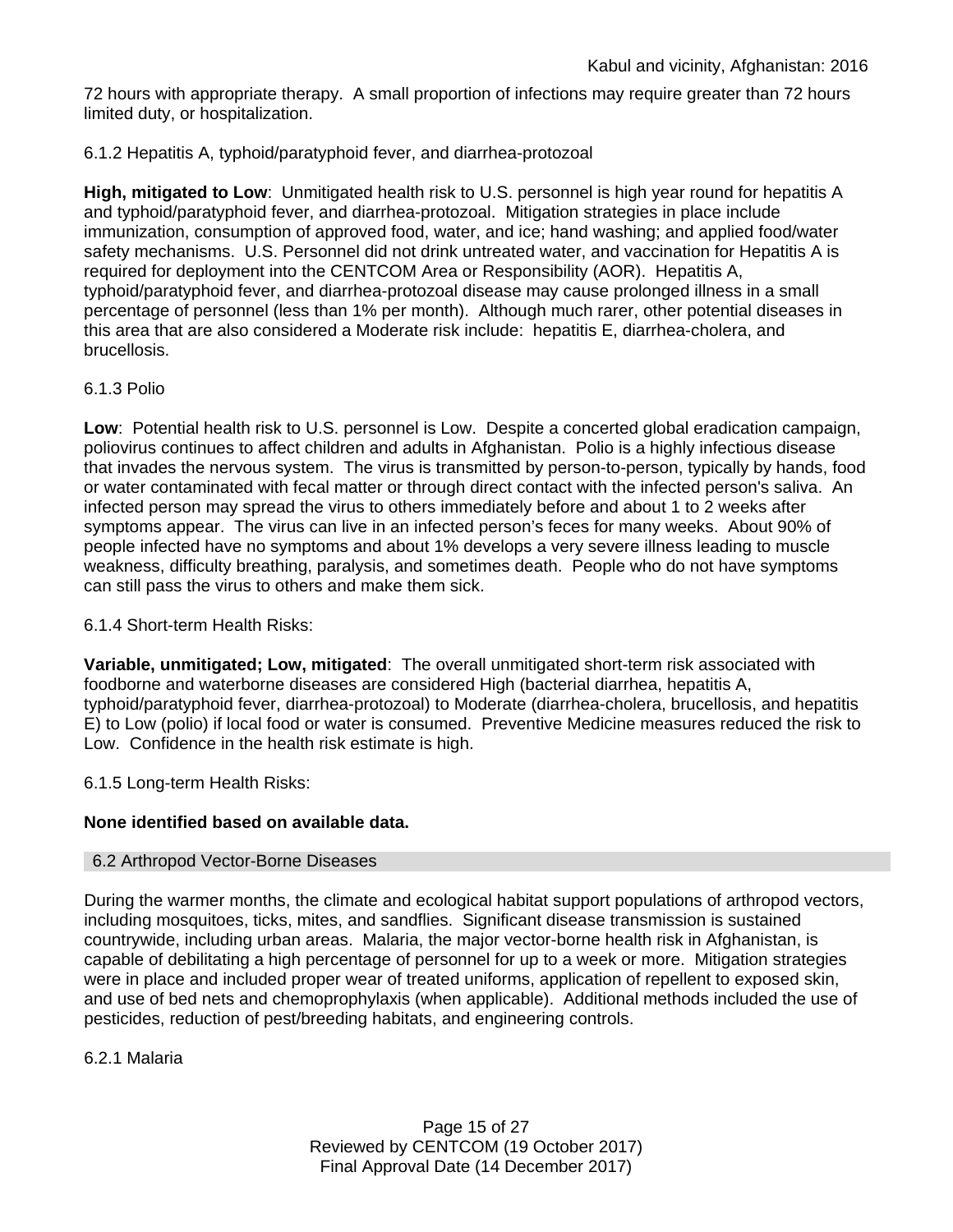**High, mitigated to Low:** Potential unmitigated risk to U.S. personnel is High during warmer months (typically April through November) but reduced to low with mitigation measures. Malaria incidents are often associated with the presence of agriculture activity, including irrigation systems and standing water, which provide breeding habitats for vectors. A small number of cases may occur among personnel exposed to mosquito (Anopheles spp.) bites. Malaria incidents may cause debilitating febrile illness typically requiring 1 to 7 days of inpatient care, followed by return to duty. Severe cases may require intensive care or prolonged convalescence. Mitigation strategies in place include Individual Protective Measure practices, taking Malaria chemoprophylaxis, permethrin treated uniforms, pesticides, reduction of pest/breading habitats, and engineering controls.

# 6.2.2 Leishmaniasis

**Moderate, mitigated to Low**: The disease risk is Moderate during the warmer months when sandflies are most prevalent, but reduced to low with mitigation measures. Mitigation strategies in place include Individual Protective Measures (IPM) practices, permethrin treated uniforms, pesticides, reduction of pest/breeding habitats, and engineering controls. Leishmaniasis is transmitted by sand flies. A small number of cases (less than 1% per month attack rate) could occur among personnel exposed to sandfly bites in areas with infected people, rodents, dogs, or other reservoir animals. In groups of personnel exposed to heavily infected sandflies in focal areas, attack rates can be very high (over 50%). There are two forms of the disease; cutaneous (acute form) and visceral (a more latent form of the disease). The leishmaniasis parasites may survive for years in infected individuals and this infection may go unrecognized by physicians in the U.S. when infections become symptomatic years later. Cutaneous infection is unlikely to be debilitating, though lesions may be disfiguring. Visceral leishmaniasis disease can cause severe febrile illness which typically requires hospitalization with convalescence over 7 days.

# 6.2.3 Crimean-Congo hemorrhagic fever

**High, mitigated to Low**: Unmitigated risk is moderate, but reduced to low with mitigation measures. Crimean-Congo hemorrhagic fever occurs in rare cases (less than 0.1% per month attack rate in indigenous personnel) and is transmitted by tick bites or occupational contact with blood or secretions from infected animals. The disease typically requires intensive care with fatality rates from 5% to 50%.

# 6.2.4 Sandfly fever

**Moderate, mitigated to Low**: Sandfly fever has a Moderate risk with potential disease rates from 1% to 10% per month; under worst case conditions disease rates can be as high as 50%. Mitigation measures reduced the risk to low. The disease is transmitted by sandflies and occurs more commonly in children though adults are still at risk. Sandfly fever disease typically results in debilitating febrile illness requiring 1 to 7 days of supportive care followed by return to duty.

# 6.2.5 Plague

**Low:** Potential health risk to U.S. personnel is Low year round. Bubonic plague typically occurred as sporadic cases among people who come in contact with wild rodents and their fleas during work, hunting, or camping activities. Outbreaks of human plague are rare and typically occur in crowded urban settings associated with large increases in infected commensal rats (*Rattus rattus*) and their flea populations. Some untreated cases of bubonic plague may develop into secondary pneumonic plague. Respiratory transmission of pneumonic plague is rare but has the potential to cause significant outbreaks. Close contact is usually required for transmission. In situations where respiratory transmission of plague is suspected, weaponized agent must be considered. Extremely rare cases (less than 0.01% per month attack rate) could occur. Incidence could result in potentially severe illness which may require more than 7 days of hospitalization and convalescence.

> Page 16 of 27 Reviewed by CENTCOM (19 October 2017) Final Approval Date (14 December 2017)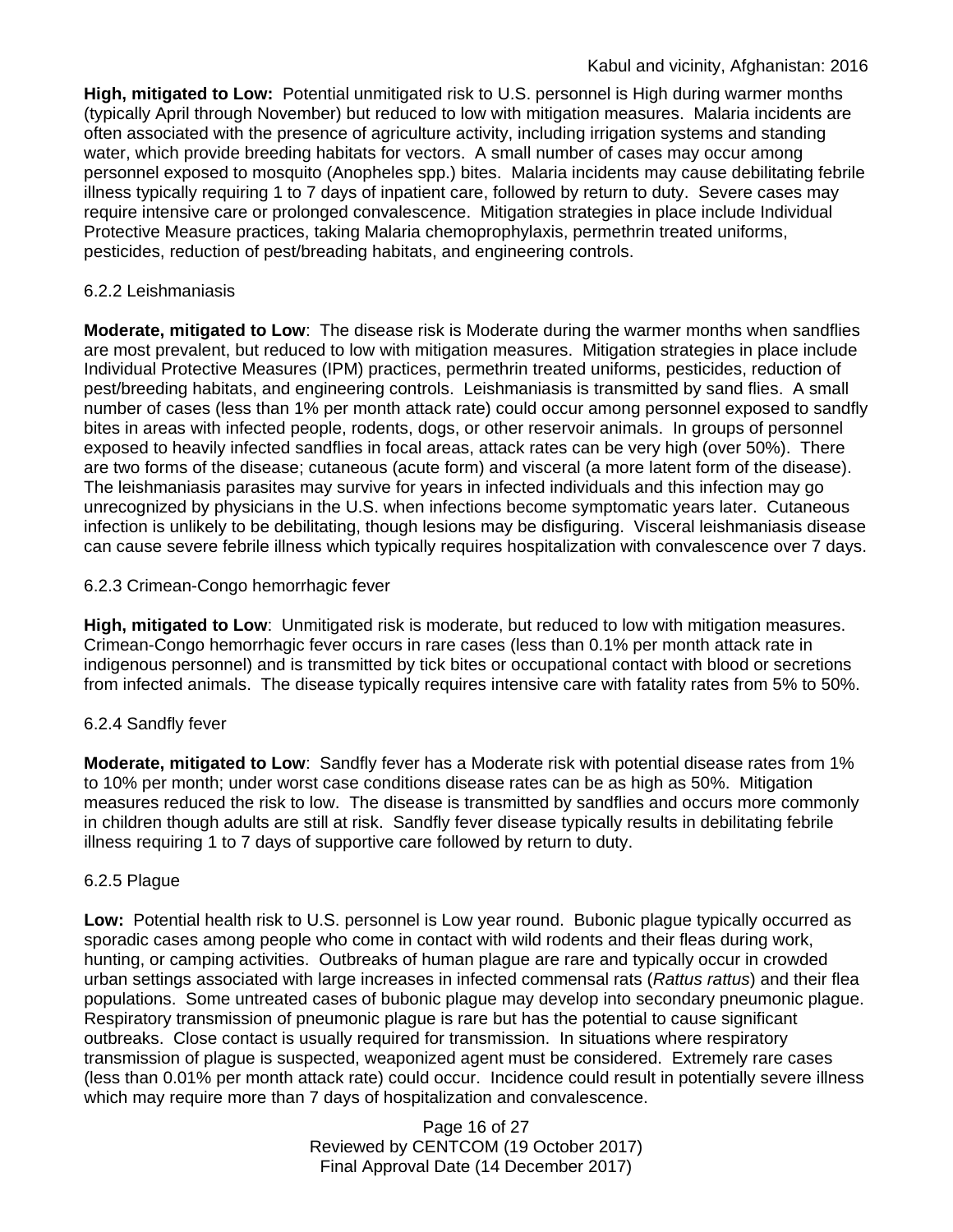# 6.2.6 Typhus-miteborne (scrub typhus)

**Moderate, mitigated to Low:** Potential health risk to U.S. personnel is Moderate during warmer months (typically March through November) when vector activity is highest. Mitigation measures reduced the risk to low. Mite-borne typhus is a significant cause of febrile illness in local populations with rural exposures in areas where the disease is endemic. Large outbreaks have occurred when non-indigenous personnel such as military forces enter areas with established local transmission. The disease is transmitted by the larval stage of trombiculid mites (chiggers), which are typically found in areas of grassy or scrubby vegetation, often in areas which have undergone clearing and regrowth. Habitats may include sandy beaches, mountain deserts, cultivated rice fields, and rain forests. Although data are insufficient to assess potential disease rates, attack rates can be very high (over 50%) in groups of personnel exposed to heavily infected "mite islands" in focal areas. The disease can cause debilitating febrile illness typically requiring 1 to 7 days of inpatient care, followed by return to duty.

# 6.2.7 West Nile fever

**Low**: West Nile fever is present. The disease is maintained by the bird population and transmitted to humans via mosquito vector. Typically, infections in young, healthy adults were asymptomatic although fever, headache, tiredness, body aches (occasionally with a skin rash on trunk of body), and swollen lymph glands can occurred. This disease is associated with a low risk estimate.

# 6.2.9 Short-term health risks:

**Low:** The unmitigated health risk estimate is High for malaria (infection rate of less than 1% per month) and Crimean-Congo hemorrhagic fever (infection rate of less than 1% per month), Moderate for leishmaniasis-cutaneous (acute), sandfly fever, typhus-miteborne, and Low for, the plague and West Nile fever. Health risk is reduced to low by proper wear of the uniform, application of repellent to exposed skin, and appropriate chemoprophylaxis. Confidence in health risk estimate was high.

6.2.10 Long-term health risks:

**Low:** The unmitigated risk is moderate for leishmaniasis-visceral (chronic). Risk is reduced to Low by proper wear of the uniform and application of repellent to exposed skin. Confidence in the risk estimate is high.

### 6.3 Water Contact Diseases

Operations or activities that involve extensive water contact may result in personnel being temporarily debilitated with leptospirosis in some locations. Leptospirosis health risk typically increases during flooding. In addition, although not specifically assessed in this document, bodies of surface water are likely to be contaminated with human and animal waste. Activities such as wading or swimming may result in exposures to enteric diseases such as diarrhea and hepatitis via incidental ingestion of water. Prolonged water contact also may lead to the development of a variety of potentially debilitating skin conditions such as bacterial or fungal dermatitis. Mitigation strategies were in place and included avoiding water contact and recreational water activities, proper wear of uniform (especially footwear), and protective coverings for cuts/abraded skin.

# 6.3.1 Leptospirosis

**Moderate, mitigated to Low**: Human infections occur seasonally (typically April through November)

Page 17 of 27 Reviewed by CENTCOM (19 October 2017) Final Approval Date (14 December 2017)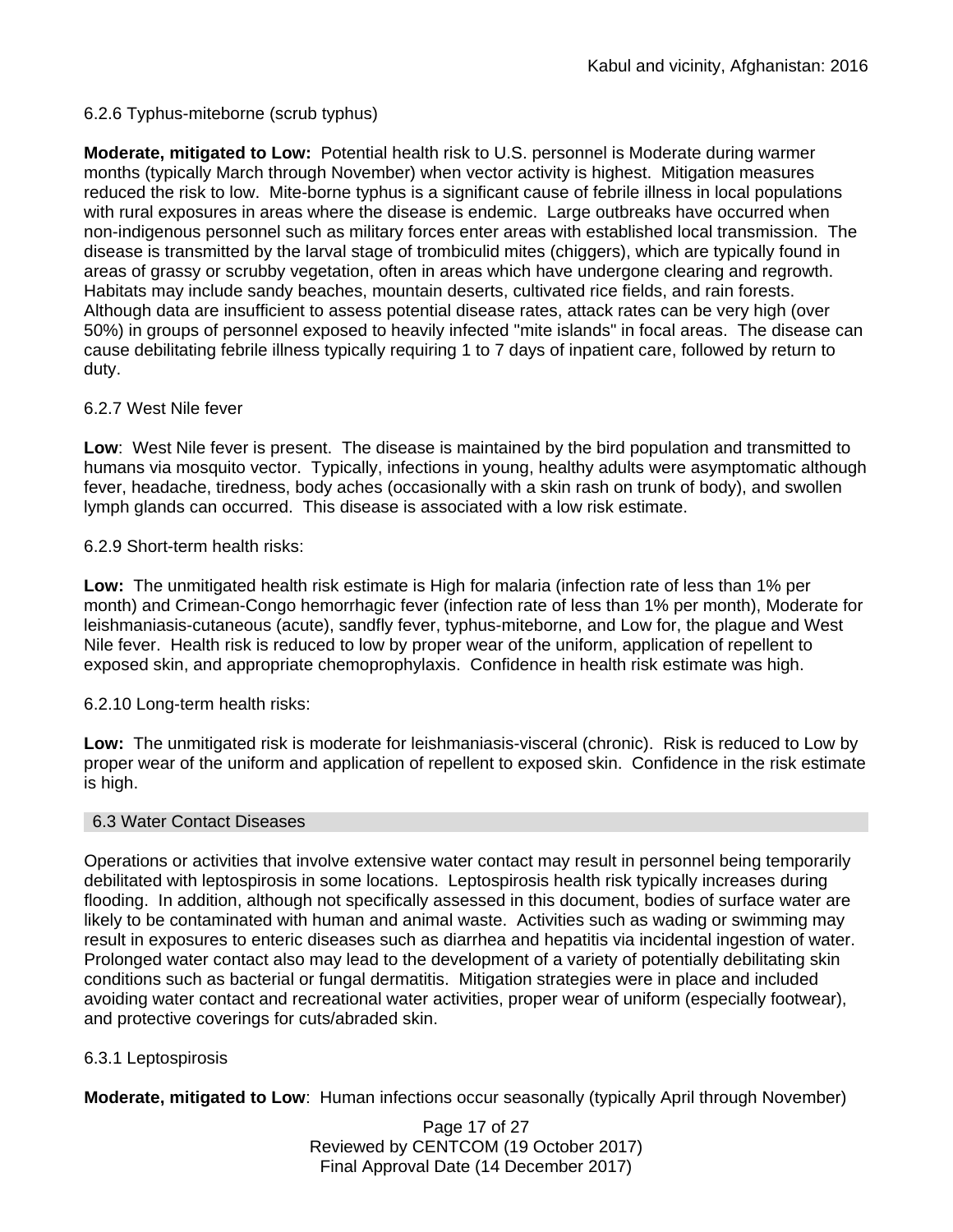through exposure to water or soil contaminated by infected animals and is associated with wading, and swimming in contaminated, untreated open water. The occurrence of flooding after heavy rainfall facilitates the spread of the organism because as water saturates the environment *Leptospira* present in the soil passes directly into surface waters. *Leptospira* can enter the body through cut or abraded skin, mucous membranes, and conjunctivae. Infection may also occur from ingestion of contaminated water. The acute, generalized illness associated with infection may mimic other tropical diseases (for example, dengue fever, malaria, and typhus), and common symptoms include fever, chills, myalgia, nausea, diarrhea, cough, and conjunctival suffusion. Manifestations of severe disease can include jaundice, renal failure, hemorrhage, pneumonitis, and hemodynamic collapse. Recreational activities involving extensive water contact may result in personnel being temporarily debilitated with leptospirosis. Incidence could result in debilitating febrile illness typically requiring 1 to 7 days of inpatient care, followed by return to duty; some cases may require prolonged convalescence. Mitigation strategies in place include avoiding water contact and recreational water activities; proper wear of uniform, especially footwear, and protective coverings for cuts/abraded skin. This disease is associated with a Moderate health risk estimate.

# 6.3.2 Short-term health risks:

**Low:** Unmitigated Health risk of leptospirosis is Moderate during warmer months. Mitigation measures reduce the risk to Low. Confidence in the health risk estimate is high.

# 6.3.3 Long-term health risks:

# **None identified based on available data.**

# 6.4 Respiratory Diseases

Although not specifically assessed in this document, deployed U.S. forces may be exposed to a wide variety of common respiratory infections in the local population. These include influenza, pertussis, viral upper respiratory infections, viral and bacterial pneumonia, measles, and others. The U.S. military populations living in close-quarter conditions are at risk for substantial person-to-person spread of respiratory pathogens. Influenza is of particular concern because of its ability to debilitate large numbers of unvaccinated personnel for several days. Mitigation strategies were in place and included routine medical screenings, vaccination, enforcing minimum space allocation in housing units, implementing head-to-toe sleeping in crowded housing units, implementation of proper personal protective equipment when necessary for healthcare providers and detention facility personnel.

# 6.4.1 Tuberculosis (TB)

**Moderate, mitigated to Low:** Potential health risk to U.S. personnel is Moderate, mitigated to Low, year round. Transmission typically requires close and prolonged contact with an active case of pulmonary or laryngeal TB, although it also can occur with more incidental contact. Individuals with prolonged indoor exposure to the local population are at increased risk for latent TB infection.

# 6.4.2 Meningococcal meningitis

**Low:** Meningococcal meningitis poses a Low risk and is transmitted from person to person through droplets of respiratory or throat secretions. Close and prolonged contact facilitates the spread of this disease. Meningococcal meningitis is potentially a very severe disease typically requiring intensive care; fatalities may occur in 5-15% of cases.

6.4.3 Middle East respiratory syndrome coronavirus (MERS-CoV)

Page 18 of 27 Reviewed by CENTCOM (19 October 2017) Final Approval Date (14 December 2017)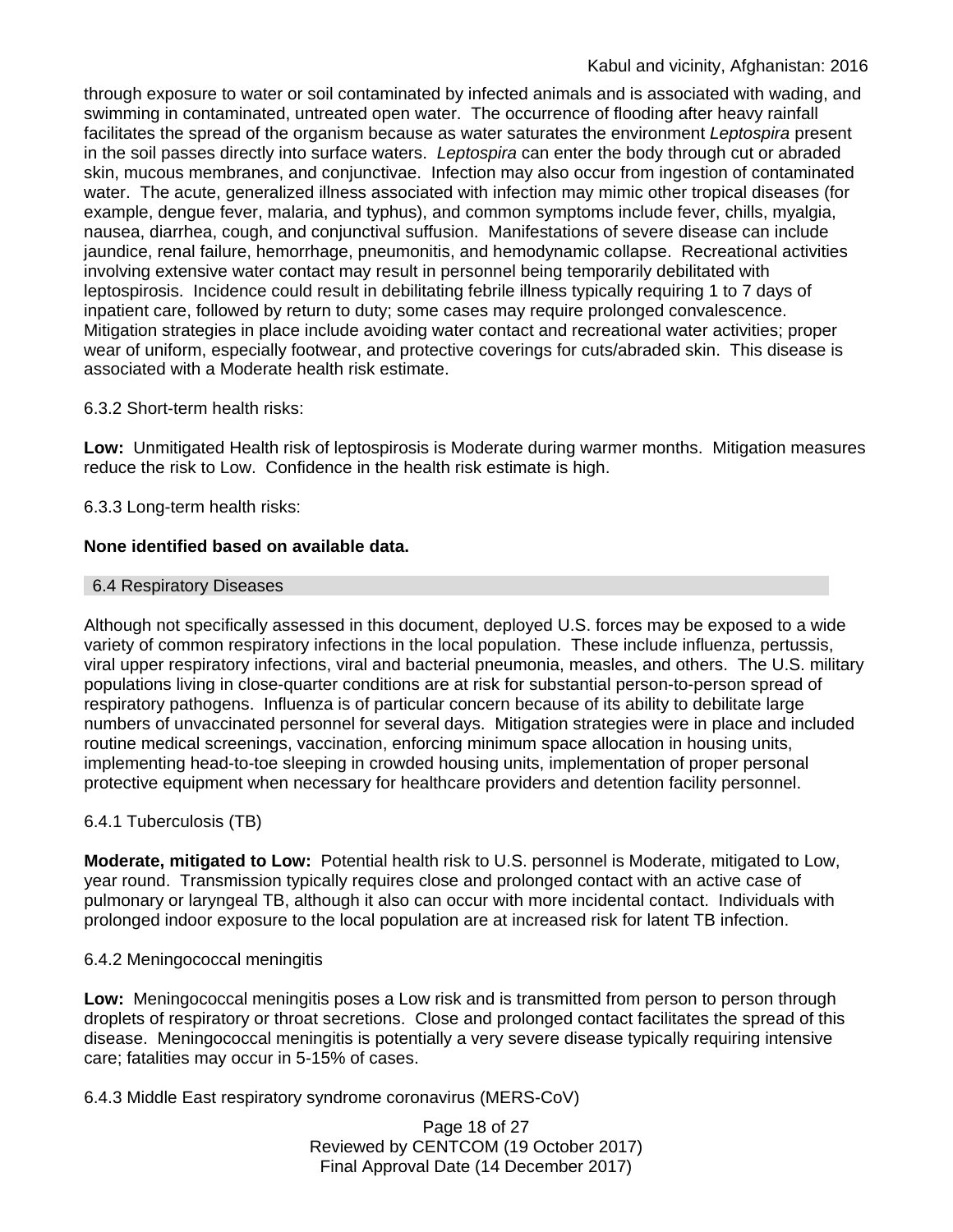**Low**: Although no cases have been reported in Afghanistan, Middle East respiratory syndrome coronavirus (MERS-CoV) is known to occur within the region. Most MERS patients developed severe acute respiratory illness with symptoms of fever, cough and shortness of breath. MERS-CoV has spread from ill people to others through close contact, such as caring for or living with an infected person. The incubation period for MERS-CoV is usually about 5 to 6 days, but can range from 2 to 14 days. Currently, there is no vaccine to prevent MERS-CoV infection.

# 6.4.4 Short-term health risks:

**Low:** Moderate (TB) to Low (for meningococcal meningitis and MERS-CoV). Overall risk was reduced to Low with mitigation measures. Confidence in the health risk estimate is high.

# 6.4.5 Long-term health risks:

**None identified based on available data.** Tuberculosis is evaluated as part of the post deployment health assessment (PDHA). A TB skin test is required post-deployment if potentially exposed and is based upon individual service policies.

### 6.5 Animal-Contact Diseases

### 6.5.1 Rabies

**Moderate, mitigated to Low:** Rabies posed a year-round moderate risk. Occurrence in local animals was well above U.S. levels due to the lack of organized control programs. Dogs are the primary reservoir of rabies in Afghanistan, and a frequent source of human exposure. Rabies is transmitted by exposure to the virus-laden saliva of an infected animal, typically through bites, but could occur from scratches contaminated with the saliva. A U.S. Army Soldier deployed to Afghanistan from May 2010 to May 2011 died of rabies in New York on 31 August 2011 (Reference 8). Laboratory results indicated the Soldier was infected from contact with a dog while deployed. Although the vast majority (>99%) of persons who develop rabies disease will do so within a year after a risk exposure, there have been rare reports of individuals presenting with rabies disease up to six years or more after their last known risk exposure. Mitigation strategies included command emphasis of CENTCOM GO 1C, reduction of animal habitats, active pest management programs, and timely treatment of feral animal scratches/bites.

# 6.5.2 Anthrax

**Low:** Anthrax cases are rare in indigenous personnel, and pose a Low risk to U.S. personnel. Anthrax is a naturally occurring infection; cutaneous anthrax is transmitted by direct contact with infected animals or carcasses, including hides. Eating undercooked infected meat may result in contracting gastrointestinal anthrax. Pulmonary anthrax is contracted through inhalation of spores and is extremely rare. Mitigation measures included consuming approved food sources, proper food preparation and cooking temperatures, avoidance of animals and farms, dust abatement when working in these areas, vaccinations, and proper PPE for personnel working with animals.

# 6.5.3 Q-Fever

**Moderate, mitigated to Low:** Potential health risk to U.S. personnel is Moderate, but mitigated to Low, year round. Rare cases are possible among personnel exposed to aerosols from infected animals, with clusters of cases possible in some situations. Significant outbreaks (affecting 1-50%) can occur in personnel with heavy exposure to barnyards or other areas where animals are kept.

> Page 19 of 27 Reviewed by CENTCOM (19 October 2017) Final Approval Date (14 December 2017)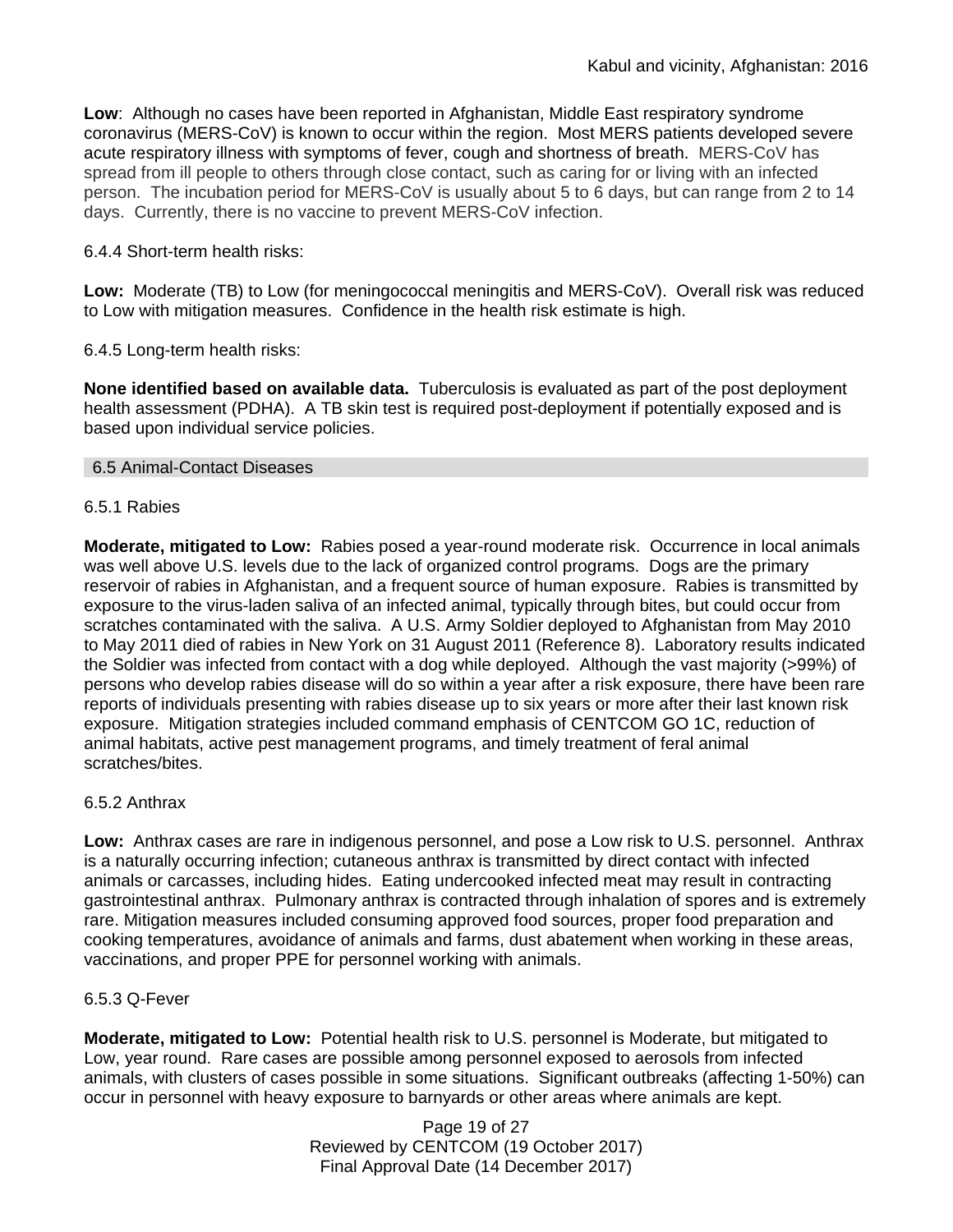Unpasteurized milk may also transmit infection. The primary route of exposure is respiratory, with an infectious dose as low as a single organism. Incidence could result in debilitating febrile illness, sometimes presenting as pneumonia, typically requiring 1 to 7 days of inpatient care followed by return to duty. Mitigation strategies in place as listed in paragraph 6.5.2 except for vaccinations.

### 6.5.4 Avian influenza

**Low:** Potential health risk to U.S. personnel is Low. Although avian influenza (AI) is easily transmitted among birds, bird-to-human transmission is extremely inefficient. Human-to-human transmission appears to be exceedingly rare, even with relatively close contact. Extremely rare cases (less than 0.01% per month attack rate) could occur. Incidence could result in very severe illness with fatality rate higher than 50 percent in symptomatic cases. Mitigation strategies included avoidance of birds/poultry and proper cooking temperatures for poultry products.

### 6.5.5 Short-term health risks:

**Low:** The short-term unmitigated risk is Moderate for rabies, and Q-fever, to Low for anthrax, and avian influenza. Mitigation measures reduced the overall risk to Low.Confidence in risk estimate is high.

### 6.5.6 Long-term health risks:

**Low:** A Low long term risk exists for rabies because, in rare cases, the incubation period for rabies can be several years.

### 6.6 Soil-transmitted helminths (hookworm, strongyloidiasis, cutaneous larva migrans)

**Moderate, mitigated to Low:** Potential health risk to U.S. personnel is Moderate during warmer months (typically March through November) when vector activity is highest. Mitigation measures reduced the risk to low. A small number of cases (less than 1% per month attack rate) could occur among personnel with direct skin exposure to soil contaminated with human or animal feces (including sleeping on bare ground, walking barefoot). Initial skin symptoms typically are mild and are not debilitating. However, systemic symptoms of fever, cough, abdominal pain, nausea, and diarrhea may develop weeks to months after initial infection with hookworm or *Strongyloides* spp*.* More severe infections with high worm burden may be debilitating in some cases. Rates of infection in U.S. personnel will be highly variable, depending on specific local environmental conditions. Rates of infection in U.S. personnel are expected to be less than 1 percent per month in most locations. However, rates in some focal areas with heavily contaminated soil could exceed 1 percent per month.

6.6.1 Short-term health risks:

**Low:** Moderate for soil transmitted helminthes. Overall risk was reduced to Low with mitigation measures. Confidence in the health risk estimate is high.

6.6.2 Long-term health risks:

# **None identified based on available data.**

### **7 Venomous Animals**

All information was taken directly from the Armed Forces Pest Management Board (Reference 9) and the Clinical Toxinology Resources web site from the University of Adelaide, Australia (Reference 10).

> Page 20 of 27 Reviewed by CENTCOM (19 October 2017) Final Approval Date (14 December 2017)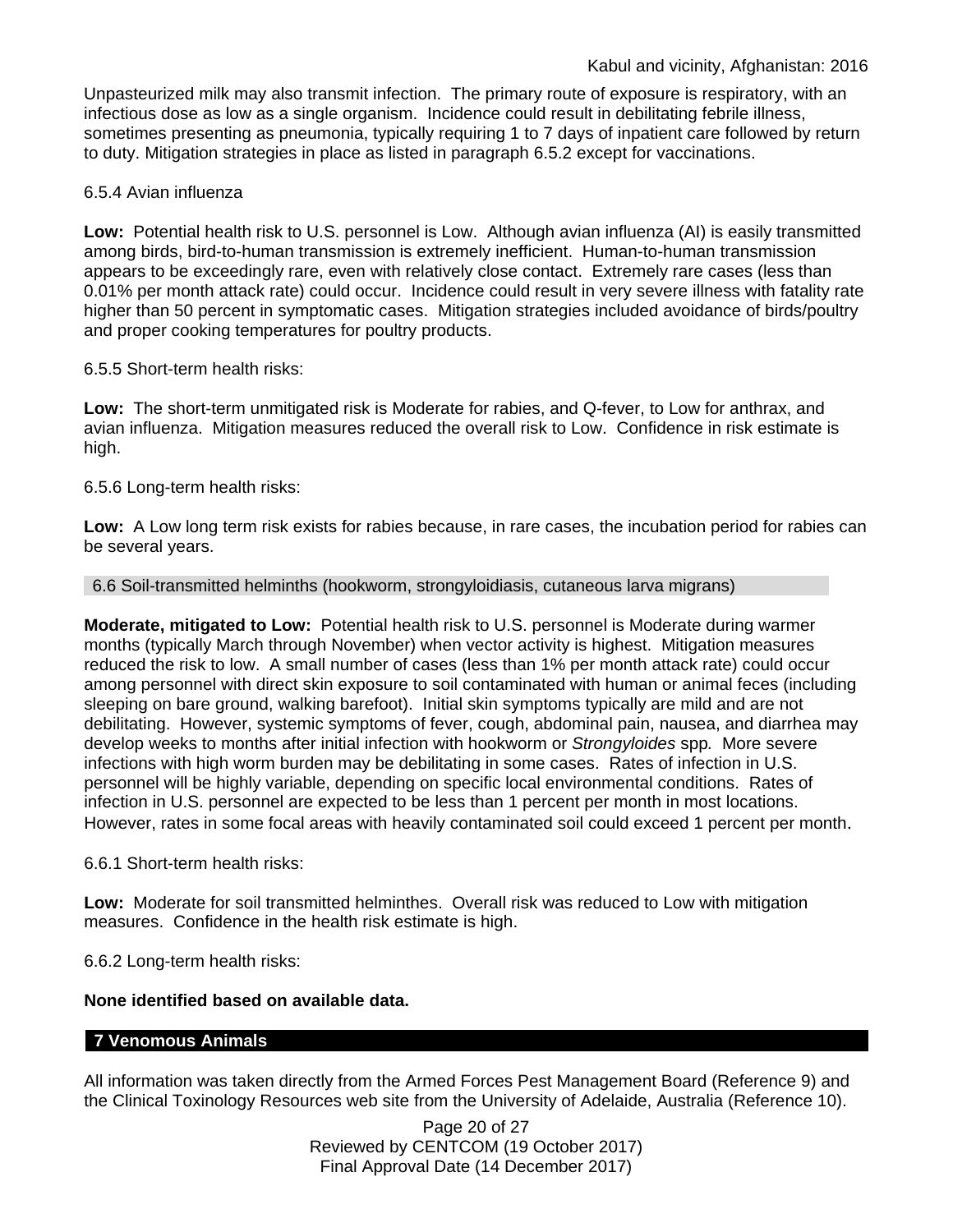The species listed below have home ranges that overlap the location of Kabul and vicinity, and may present a health risk if they are encountered by personnel. See Section 9 for more information about pesticides and pest control measures.

# 7.1 Spiders

• *Latrodectus dahlia* (widow spider): Severe envenoming possible, potentially lethal. However, venom effects are mostly minor and even significant envenoming is unlikely to be lethal.

# 7.2 Scorpions

*• Mesobuthus caucasicus, Mesobuthus eupeus, Mesobuthus macmahoni, Orthochirus afghanus, Orthochirus. Jalalabadensis, Orthochirus pallidus, Orthochirus samrchelsis*: There are a number of dangerous Buthid scorpions, but there are also some known to cause minimal effects only. Without clinical data it is unclear where these species fit within that spectrum.

*• Hottentotta alticola*, and *Hottentotta saulcyi*: Moderate envenoming possible but unlikely to prove lethal. Stings by these scorpions are likely to cause only short lived local effects, such as pain, without systemic effects.

*• Scorpiops afghanus*: Mild envenoming only, not likely to prove lethal. Stings by these scorpions are likely to cause only short lived local effects, such as pain, without systemic effects.

# 7.3 Snakes

• *Gloydius halys* (Haly's pit viper): Severe envenoming possible, potentially lethal. Bites may cause moderate to severe coagulopathy and haemorrhagins causing extensive bleeding.

• *Hemorrhis ravergieri* (mountain racer): Unlikely to cause significant envenoming. Bites require symptomatic treatment only.

• *Macrovipera lebetina obtusa* (Lebetine viper), *and Macrovipera lebetina turanica* (*Turan bluntnosed viper*): Severe envenoming possible, potentially lethal. Bites may cause mild to severe local effects, shock & coagulopathy.

• *Naja oxiana* (Oxus cobra): Severe envenoming possible, potentially lethal. Bites can cause systemic effects, principally flaccid paralysis.

• *Platyceps rhodorachis* (Jan's desert racer): Mild envenoming only, not likely to prove lethal. Requires symptomatic treatment only.

# 7.4 *Short-term health risk:*

**Low:** If encountered, effects of venom vary with species from mild localized swelling (e.g. widow spider) to potentially lethal effects (e.g., Haly's Pit Viper). See effects of venom above. Mitigation strategies included avoiding contact, proper wear of uniform (especially footwear), and timely medical treatment. Confidence in the health risk estimate is low (Reference 4, Table 3-6).

7.5 *Long-term health risk:*

Page 21 of 27 Reviewed by CENTCOM (19 October 2017) Final Approval Date (14 December 2017)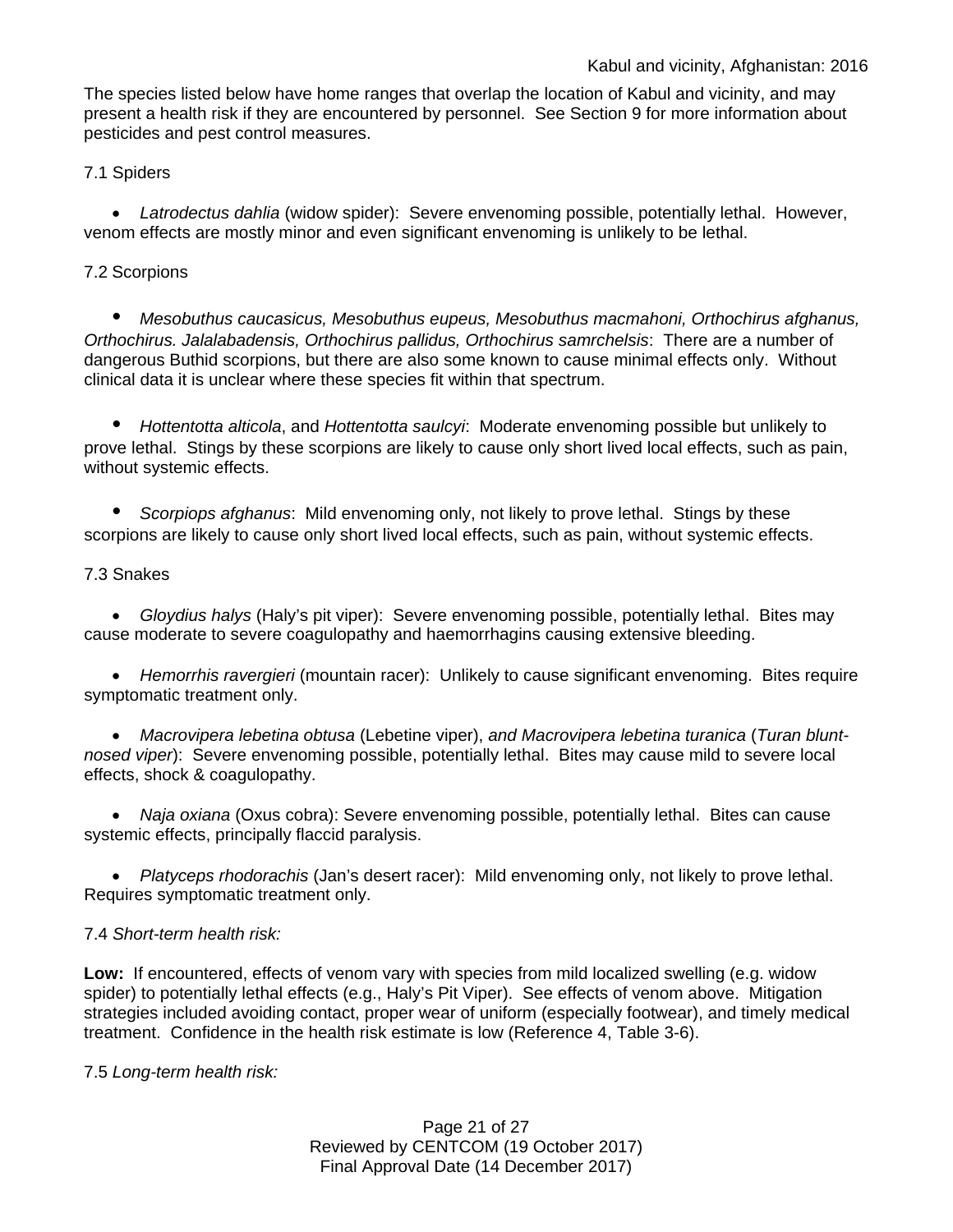# **None identified.**

# **8 Heat/Cold Stress**

# 8.1 Heat

Precipitation is concentrated in the winter (snow) and spring months. Summers are long and hot (temperatures range from 58 degrees Fahrenheit (°F) to 90 °F) but have very low humidity. Fall (October and November) is warm and dry. Winters are cold but short, lasting from December to March (temperature range: 19 °F to 40 °F). Spring in Kabul starts in late March and is the wettest time of the year (average rainfall for March is 3 inches). Work intensity and clothing/equipment worn pose greater health risk of heat stress/injury than environmental factors alone (Reference 10). Managing risk of hot weather operations included monitoring work/rest periods, proper hydration, and taking individual risk factors (e.g., acclimation, weight, and physical conditioning) into consideration. Risk of heat stress/injury was reduced with preventive measures

# 8.1.1 *Short-term health risk:*

**Low to High, mitigated to Low:** The risk of heat injury was reduced to low through preventive measures such as work/rest cycles, proper hydration and nutrition, and monitoring Wet Bulb Globe Temperature (WBGT). Risk of heat injury in unacclimatized or susceptible populations (older, previous history of heat injury, poor physical condition, underlying medical/health conditions), and those under operational constraints (equipment, PPE, vehicles) is High from June - September, Moderate from April – May and October – November, and Low from December – March. Confidence in the health risk estimate is low (Reference 4, Table 3-6).

### 8.1.2 *Long-term health risk:*

**Low:** The long-term risk is Low. However, the risk may be greater for certain susceptible persons– those older (i.e., greater than 45 years), in lesser physical shape, or with underlying medical/health conditions. Long-term health implications from heat injuries are rare but may occur, especially from more serious injuries such as heat stroke. It is possible that high heat in conjunction with various chemical exposures may increase long-term health risks, though specific scientific evidence is not conclusive. Confidence in these risk estimates is medium (Reference 4, Table 3-6).

### 8.2 Cold

# 8.2.1 Short-term health risks:

Winter (December - March) mean daily minimum temperatures range from 19 °F to 40 °F. Because even on warm days a significant drop in temperature after sunset by as much as 40 °F can occur, there is a risk of cold stress/injury from December – March. The risk assessment for Non-Freezing Cold Injuries (NFCI), such as chilblain, trench foot, and hypothermia, is Low based on historical temperature and precipitation data. Frostbite is unlikely to occur because temperatures rarely drop below freezing. However, personnel may encounter significantly lower temperatures during field operations at higher altitudes. As with heat stress/injuries, cold stress/injuries are largely dependent on operational and individual factors instead of environmental factors alone (Reference 10).

**Low:** The health risk of cold injury is Low. Confidence in the health risk estimate is medium.

# 8.2.2 *Long-term health risk:*

Page 22 of 27 Reviewed by CENTCOM (19 October 2017) Final Approval Date (14 December 2017)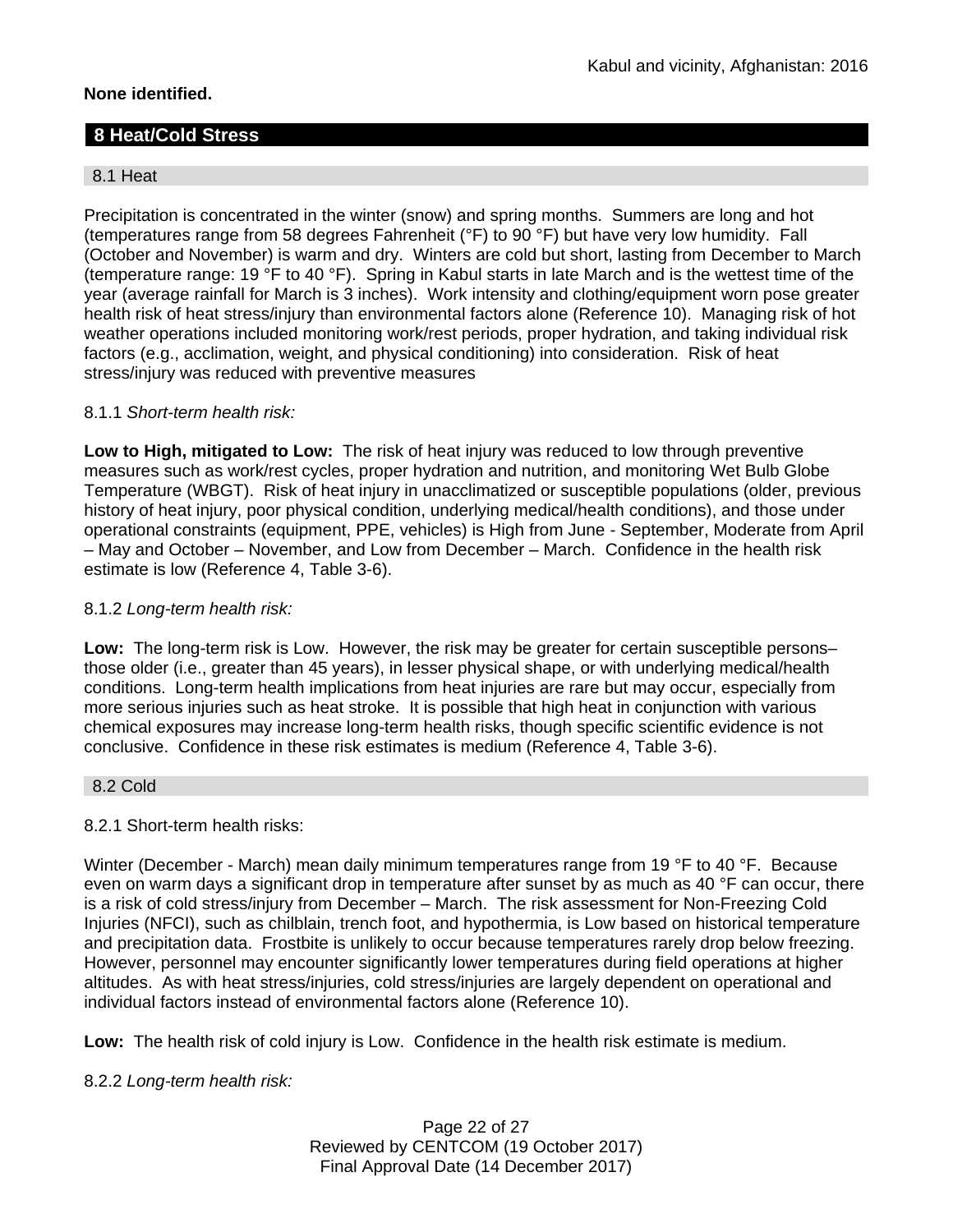**Low:** The health risk of cold injury is Low. Confidence in the health risk estimate is high.

# **9 Noise**

9.1 Continuous

No continuous noise evaluations were conducted.

9.1.1 *Short and long-term health risks:*

### **Not evaluated**

### 9.2 Impulse

No specific hazard sources were documented in the DOEHRS or MESL from 01 January 2016 through 31 December 2016 timeframe.

9.2.1 *Short and long-term health risks:*

### **Not evaluated**

# **10 Unique Incidents/Concerns**

### 10.1 Potential environmental contamination sources

DoD personnel are exposed to various chemical, physical, ergonomic, and biological hazards in the course of performing their mission. These types of hazards depend on the mission of the unit and the operations and tasks which the personnel are required to perform to complete their mission. The health risk associated with these hazards depends on a number of elements including what materials are used, how long the exposure last, what is done to the material, the environment where the task or operation is performed, and what controls are used. The hazards can include exposures to heavy metal particulates (e.g., lead, cadmium, manganese, chromium, and iron oxide), solvents, fuels, oils, and gases (e.g., carbon monoxide, carbon dioxide, oxides of nitrogen, and oxides of sulfur). Most of these exposures occur when performing maintenance task such as painting, grinding, welding, engine repair, or movement through contaminated areas. Exposures to these occupational hazards can occur through inhalation (air), skin contact, or ingestion; however exposures through air are generally associated with the highest health risk.

### 10.2 Waste Sites/Waste Disposal

ECOLOG is contracted to pick up and dispose of all hazardous and medical waste on Kabul Headquarters. Contractors remove waste from camp, which is then trucked to KAIA for burning in the incinerator. The small incinerator is located on the south side of the KAIA hospital and is used only for the disposal of Regulated Medical Waste generated by the hospital.

### 10.3 Fuel/petroleum products/industrial chemical spills

Kabul Headquarters: Six 4000 liter containers of diesel fuel are located at the motorpool and fuel point. Past spills have occurred during refilling of tanks but the spills were contained in a secondary containment site and firefighters cleaned and disposed of the spill.

> Page 23 of 27 Reviewed by CENTCOM (19 October 2017) Final Approval Date (14 December 2017)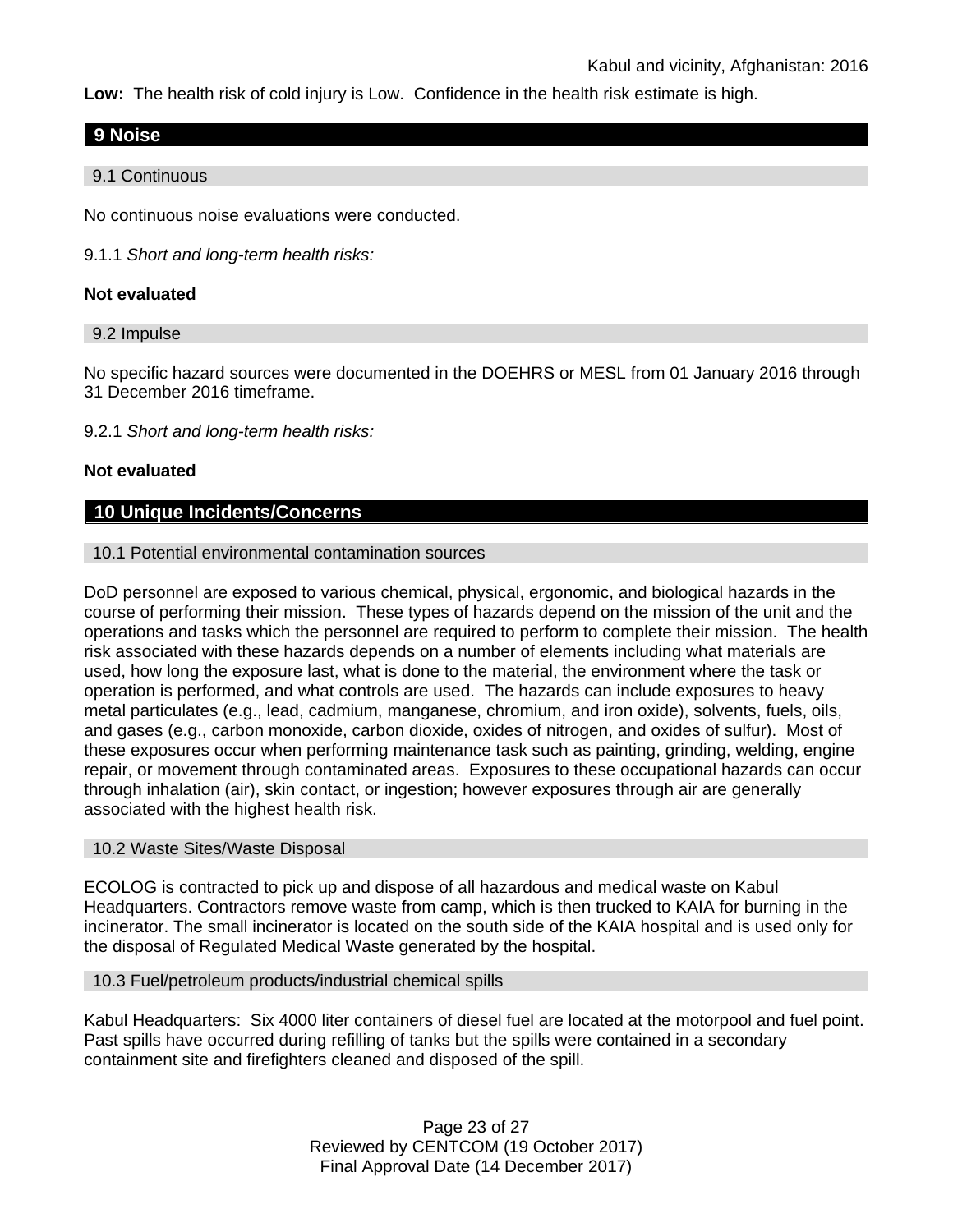KAIA: About 10 dunlop bladders of JP-8 fuel are located on the southwest corner of the camp adjacent to flightline. The fuel yard is designed to capture any spills and contain them.

NKC: Five to six 55 gallon drums of JP-8 fuel are located next to the solid waste consolidation point. No past releases have occurred and mitigation measures limiting exposure to hazardous materials are in place.

### 10.4 Pesticides/Pest Control:

The health risk of exposure to pesticide residues is considered within the framework of typical residential exposure scenarios, based on the types of equipment, techniques, and pesticide products that have been employed, such as enclosed bait stations for rodenticides, various handheld equipment for spot treatments of insecticides and herbicides, and a number of ready-to-use (RTU) methods such as aerosol cans and baits. The control of rodents required the majority of pest management inputs, with the acutely toxic rodenticides staged as solid formulation lethal baits placed in tamper-resistant bait stations indoors and outdoors throughout cantonment areas. Nuisance insects, including biting and stinging insects such as bees, wasps, and ants, also required significant pest management inputs. Use of pesticides targeting against these pests generally involved selection of compounds with low mammalian toxicity and short-term residual using pinpoint rather than broadcast application techniques.

Kabul Headquarters: FLUOR (contractor) conducts all pest surveillance as well as treatment. Cats are found throughout the compound, and are treated and vaccinated. Flies and mosquitos are present in the areas around the compound, but not found in significant amounts in the area.

KAIA: KBR contract does pest control on HKIA, and conducts monthly spraying of dumpsters and building exteriors.

NKC: FLUOR visits the basecamp monthly, and cats are the biggest pest concern for NKC. Trash cans need to have lids and remain closed when not in use. Based on PM assessment, all of the facilities provided pest exclusion but the cats have plenty of harborage.

### 10.5 Asbestos

No specific hazard sources were documented in the DOEHRS or MESL from 01 January 2016 through 31 December 2016 timeframe.

### 10.6 Lead Based Paint

No specific hazard sources were documented in the DOEHRS or MESL from 01 January 2016 through 31 December 2016 timeframe.

#### 10.7 Burn Pit

Burn pits were not located at Kabul and vicinity during the January 2016 to December 2016 timeframe; however, where they did exist in the vicinity (for example, burn pits used by the local population), the  $PM_{10}$  and the PM<sub>2.5</sub> overall long-term risks specifically for burn pits were not evaluated, because no environmental samples were collected near burn pits and provided for risk analysis. While not specific to Kabul and vicinity, the consolidated epidemiological and environmental sampling and studies on burn pits that have been conducted as of the date of this publication have been unable to determine whether an association does or does not exist between exposures to emissions from the burn pits and long-term health effects (Reference 12). The Institute of Medicine committee's (Reference 12) review of longterm health consequences of exposure to burn pits in Iraq and Afghanistan suggests that service in Iraq

> Page 24 of 27 Reviewed by CENTCOM (19 October 2017) Final Approval Date (14 December 2017)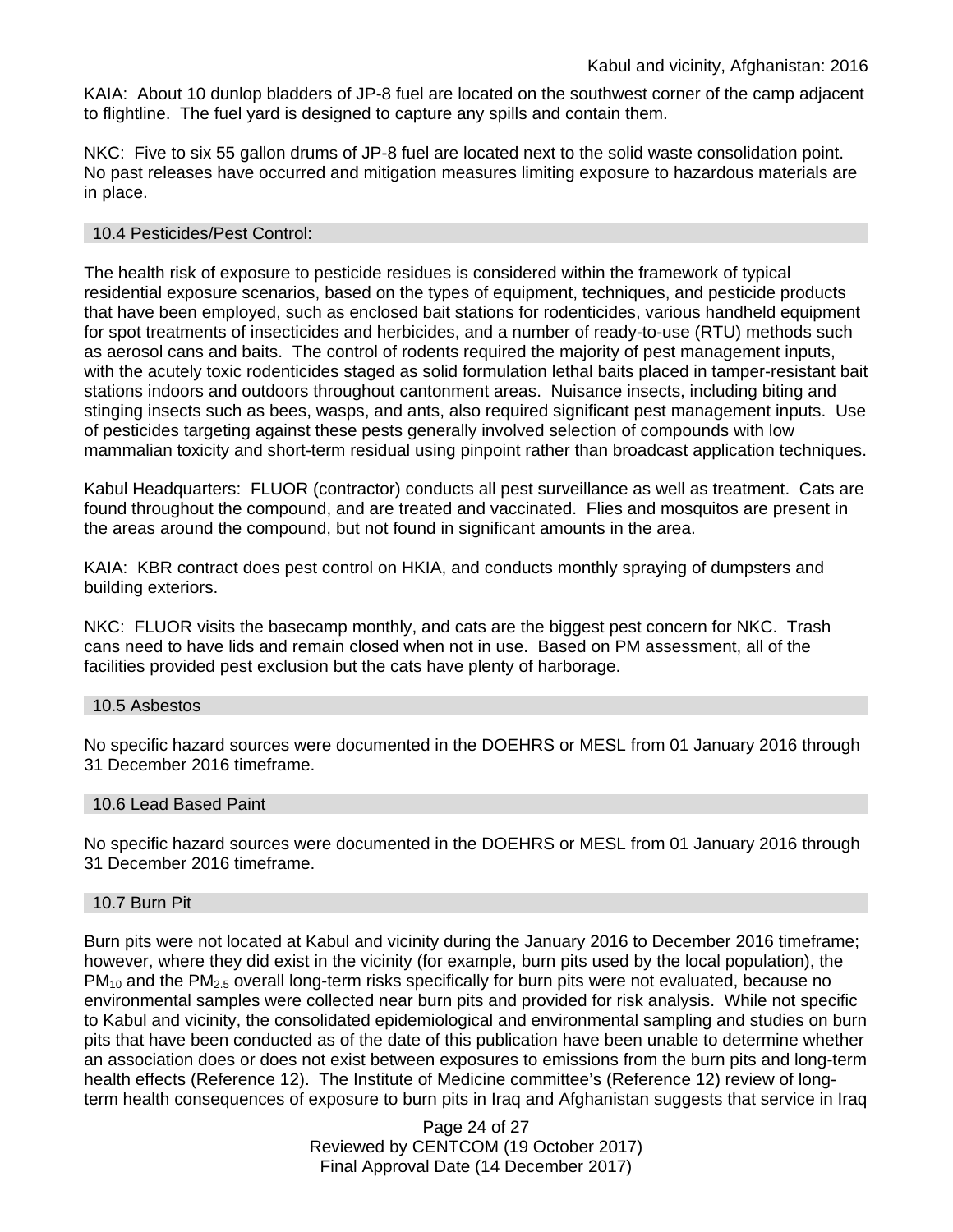or Afghanistan (i.e., a broader consideration of air pollution than exposure only to burn pit emissions) may be associated with long-term health effects, particularly in susceptible (e.g., those who have asthma) or highly exposed subpopulations, such as those who worked at or near the burn pit. Such health effects would be due mainly to high ambient concentrations of PM from both natural and anthropogenic sources, including military sources. If that broader exposure to air pollution turns out to be relevant, potentially related health effects of concern are respiratory and cardiovascular effects and cancer. Susceptibility to the PM health effects could be exacerbated by other exposures, such as stress, smoking, local climatic conditions, and co-exposures to other chemicals that affect the same biologic or chemical processes. Individually, the chemicals measured at burn pit sites in the study were generally below concentrations of health concern for general populations in the U.S. However, the possibility of exposure to mixtures of the chemicals raises the potential for health outcomes associated with cumulative exposure to combinations of the constituents of burn pit emissions and emissions from other sources. An incinerator was located at KAIA, but no air samples were identified as being collected near the incinerator.

# **11 References**

- 1. Defense Occupational and Environmental Health Readiness System (referred to as the DOEHRS-EH Module) at https://doehrs-ih.csd.disa.mil/Doehrs/. Department of Defense (DoD) Instruction 6490.03, *Deployment Health*, 2006.
- 2. DoDI 6055.05, Occupational and Environmental Health, 2008.
- 3. Joint Chiefs of Staff. Procedures for Deployment Health Surveillance, MCM 0017-12, 7 December 2012.
- 4. USAPHC Technical Guide 230, June 2013 Revision.
- 5. Singh, A. and Singh, A.K. 2013. ProUCL Version 5.0. 00 Technical Guide-Statistical Software for Environmental Applications for Data Sets with and without Nondetect Observations. EPA: Washington, WA, USA.
- 6. DoD MESL Data Portal: https://mesl.apgea.army.mil/mesl/. Some of the data and reports used may be classified or otherwise have some restricted distribution.
- 7. Modification 12 to United States Central Command Individual Protection and Individual Unit Deployment Policy, 02 December 2013.
- 8. CDC. 2012. Morbidity and Mortality Weekly Report. Imported Human Rabies in a U.S. Army Soldier. May 4, 2012. 61(17); 302-305.
- 9. Armed Forces Pest Management Board: http://www.afpmb.org/content/venomous-animalscountry#Afghanistan. U.S. Army Garrison - Forest Glen, Silver Spring, MD.
- 10. Clinical Toxinology Resources: http://www.toxinology.com/. University of Adelaide, Australia.
- 11. Goldman RF. 2001. Introduction to heat-related problems in military operations. In: Textbook of military medicine: medical aspects of harsh environments Vol. 1, Pandolf KB, and Burr RE (Eds.), Office of the Surgeon General, Department of the Army, Washington DC.
- 12. Institute of Medicine. 2011. Long-term health consequences of exposure to burn pits in Iraq and Afghanistan. Washington, DC: The National Academies Press.

Page 25 of 27 Reviewed by CENTCOM (19 October 2017) Final Approval Date (14 December 2017)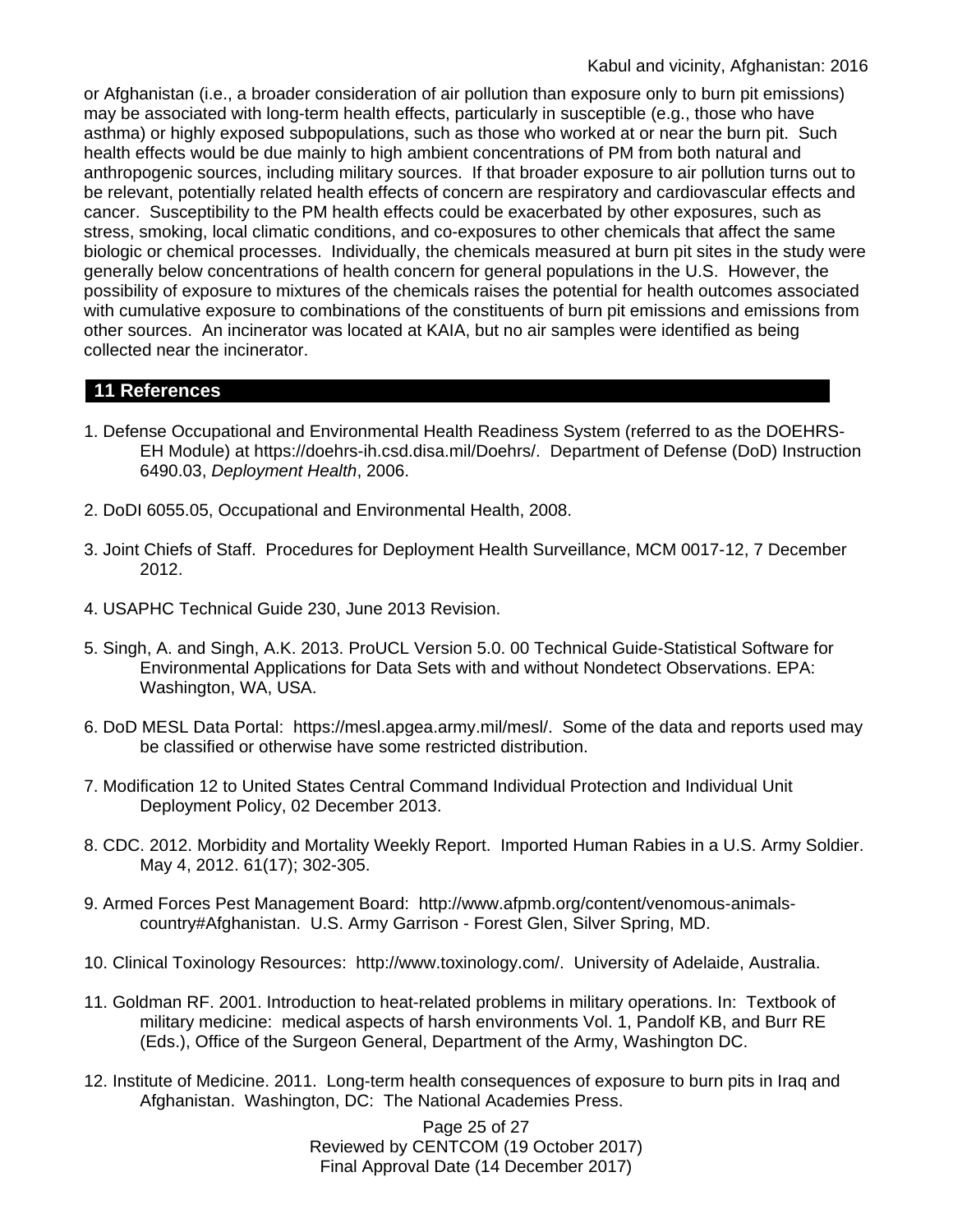- 13. ATSDR. 1998. Toxicological Profile for Acrolein. [http://www.atsdr.cdc.gov/ToxProfiles/TP.asp?id=557&tid=102.](http://www.atsdr.cdc.gov/ToxProfiles/TP.asp?id=557&tid=102) April 2007.
- 14. ATSDR. 1998. Toxicological Profile for 1,3-Butadiene. [http://www.atsdr.cdc.gov/toxprofiles/](http://www.atsdr.cdc.gov/toxprofiles/%20tp28.pdf) tp28.pdf September 2012.

Page 26 of 27 Reviewed by CENTCOM (19 October 2017) Final Approval Date (14 December 2017)